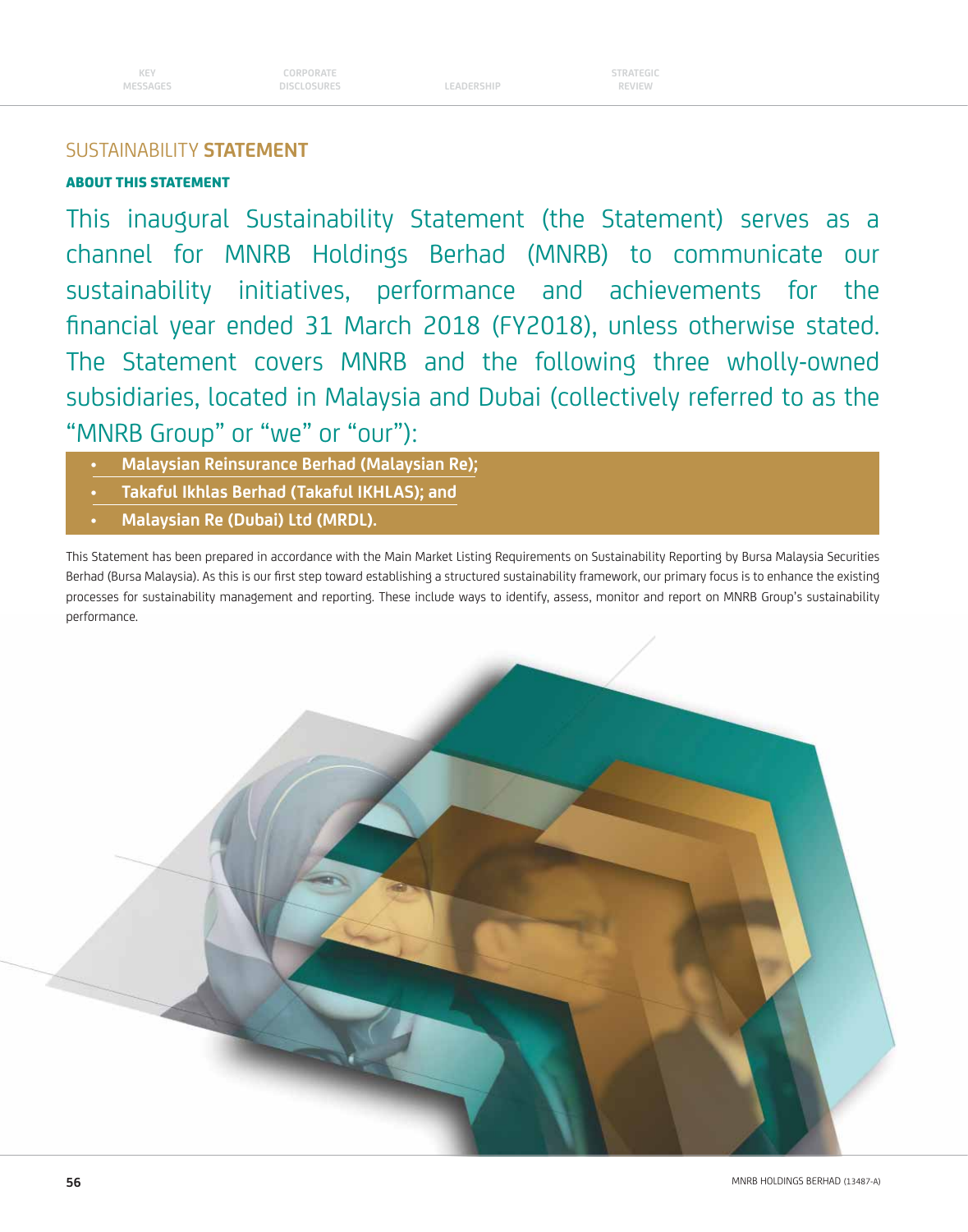**CORPORATE GOVERNANCE**

**FINANCIAL STATEMENTS**

**OTHER INFORMATION**

#### OUR SUSTAINABILITY JOURNEY AND HOW WE CREATE VALUE

We play a major role as the national reinsurer and leading takaful operator in contributing towards economic stability in markets we operate in. We do this by providing financial relief in the event of the happening of unfortunate fortuitous events. In addition to providing financial relief, the MNRB Group has, over the years, undertaken many initiatives to continuously contribute towards the development of the industry and the community as part of our economic, environmental and social (EES) contribution.

Diagram 1 below illustrates MNRB Group's sustainability journey and our contribution to the growth of the industry.



Diagram 1: Our sustainability journey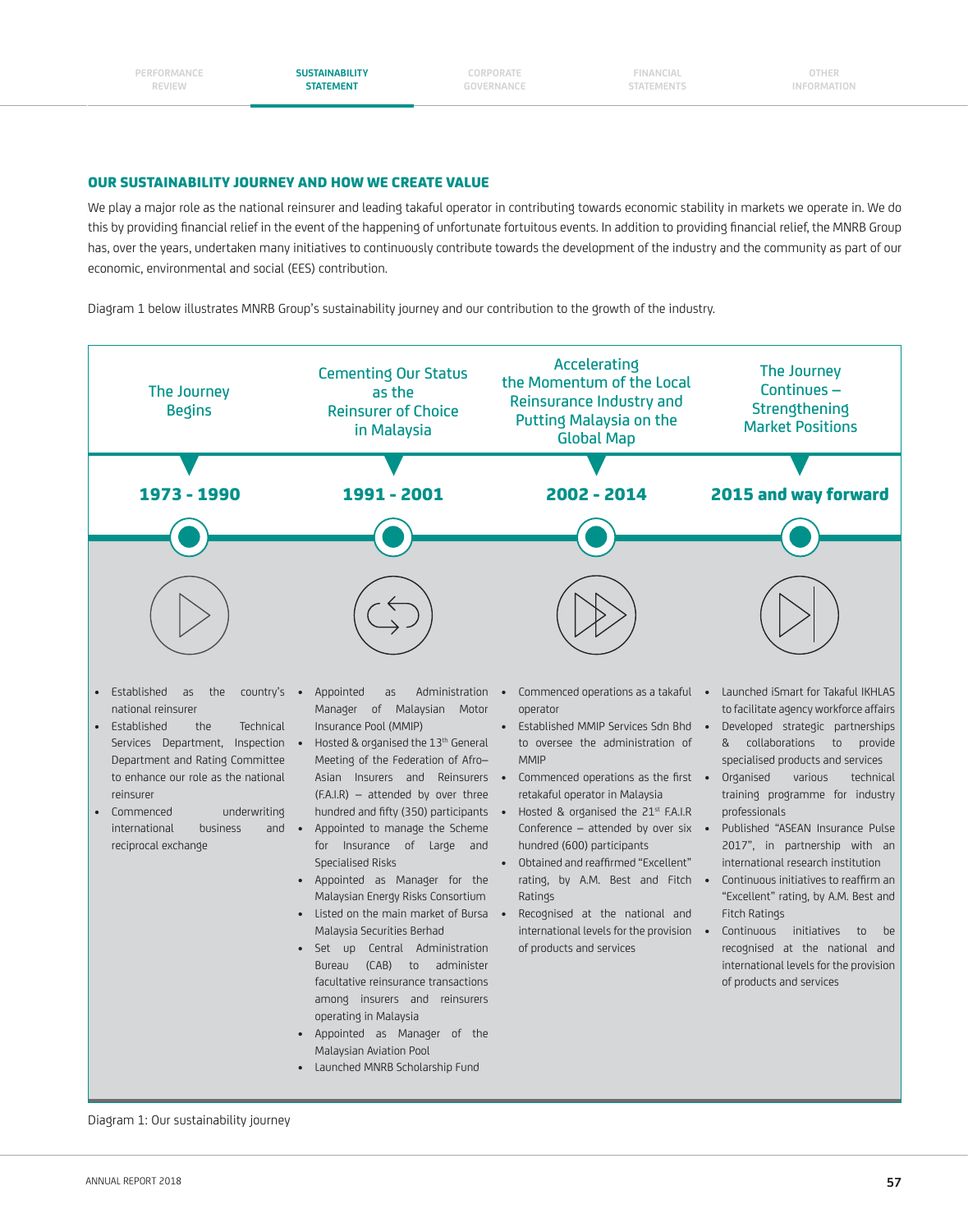**STRATEGIC REVIEW**

## SUSTAINABILITY **STATEMENT**

As we strive to strengthen our business strategies by embedding EES related considerations, we also took into consideration the United Nations Sustainable Development Goals (SDGs) and the Eleventh Malaysia Plan (11MP). The SDGs, also known as the global sustainability goals, came into effect in January 2016. The SDGs consists of seventeen (17) goals related to sustainable economic growth, social justice and environmental preservation. Locally, Malaysia has rolled out the 11MP, a national agenda to operationalise the SDGs.



#### **United Nations Sustainable Development Goals (SDGs)** NO<br>POVERTY **GOOD HEALTH**<br>And Well-rei **OUALITY 5** GENDER **DECENT WORK AND INDUSTRY, INNOVATION ISTAINABLE CITIES 8** DECENT WORK AND<br>**8** Economic growth 3 AND INFRASTRUCTURE

Diagram 2: How we create value through sustainability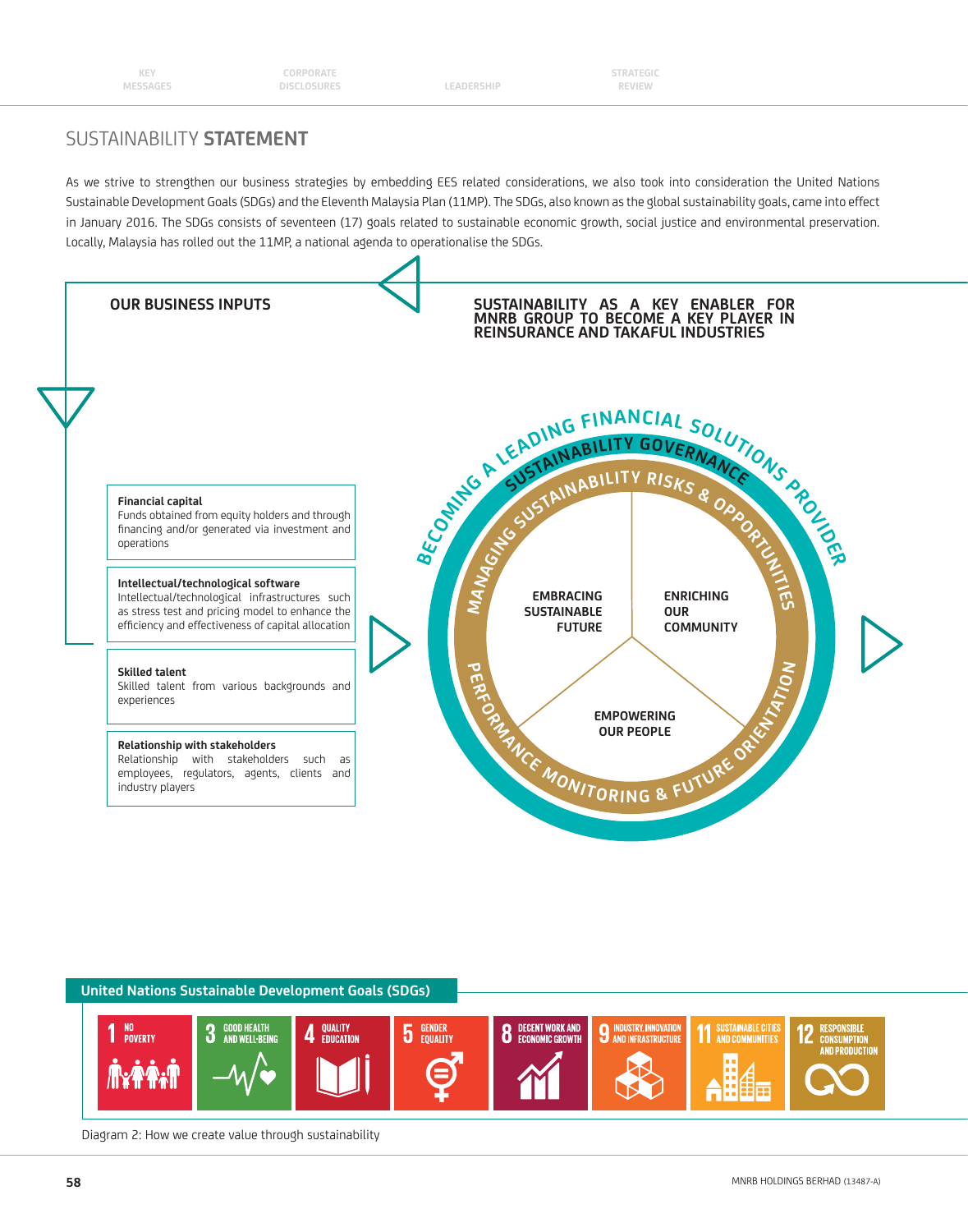**CORPORATE GOVERNANCE**

**FINANCIAL STATEMENTS**

**OTHER INFORMATION**

As illustrated in Diagram 2 below, our approach to achieving sustainable business is through allocating our capital in various forms (e.g. financial capital, intellectual/technological capital and human capital) into our business operations to create value for various stakeholder groups. Throughout this Statement, icons representing the relevant SDGs and Strategic Thrusts of the 11MP will identify the MNRB Group's intrinsic connection with the sustainability matters being discussed in the respective sections of this Statement.



6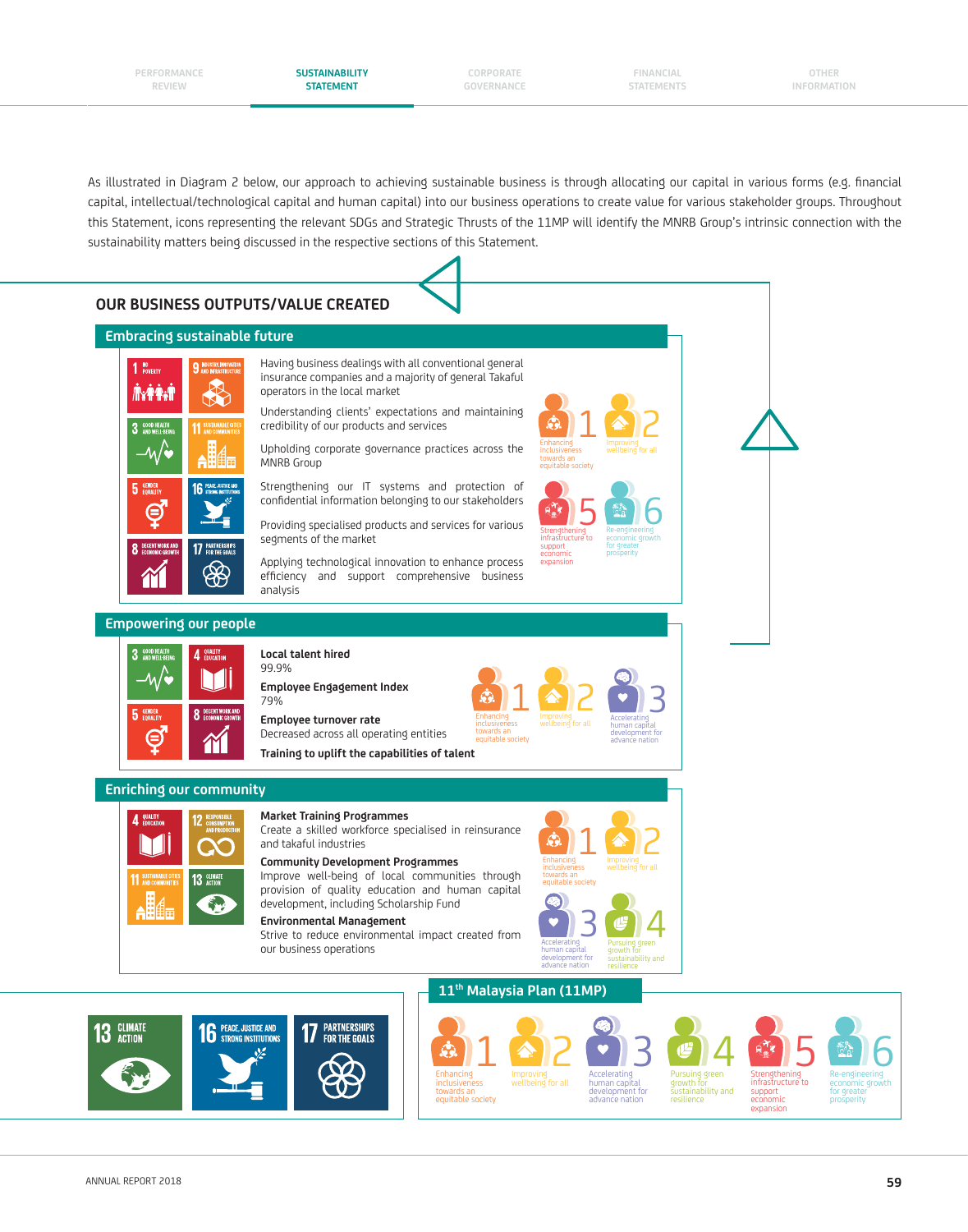## OUR SUSTAINABILITY GOVERNANCE: SUSTAINABILITY ON THE AGENDA

We believe a successful organisation stems from a robust governance framework, driven by a committed Board. In our effort to embed sustainability into our business operations and corporate culture, we have established a sustainability governance structure with the roles and responsibilities detailed in Diagram 3 below:



Diagram 3: Sustainability Governance Structure

### OUR STAKEHOLDERS: FILLING THE EXPECTATION GAP

We consistently communicate with our stakeholders to address issues that are important to our business and operating environment. As we actively listen to their concerns, we better understand and identify new opportunities for collaboration and areas for improvement. For this reporting year, we have implemented a structured Stakeholder Prioritisation exercise to identify our stakeholders based on their level of influence and dependence over MNRB Group's operations. Diagram 4 below illustrates the outcome of the Stakeholder Prioritisation exercise.



Diagram 4: Stakeholder Prioritisation Matrix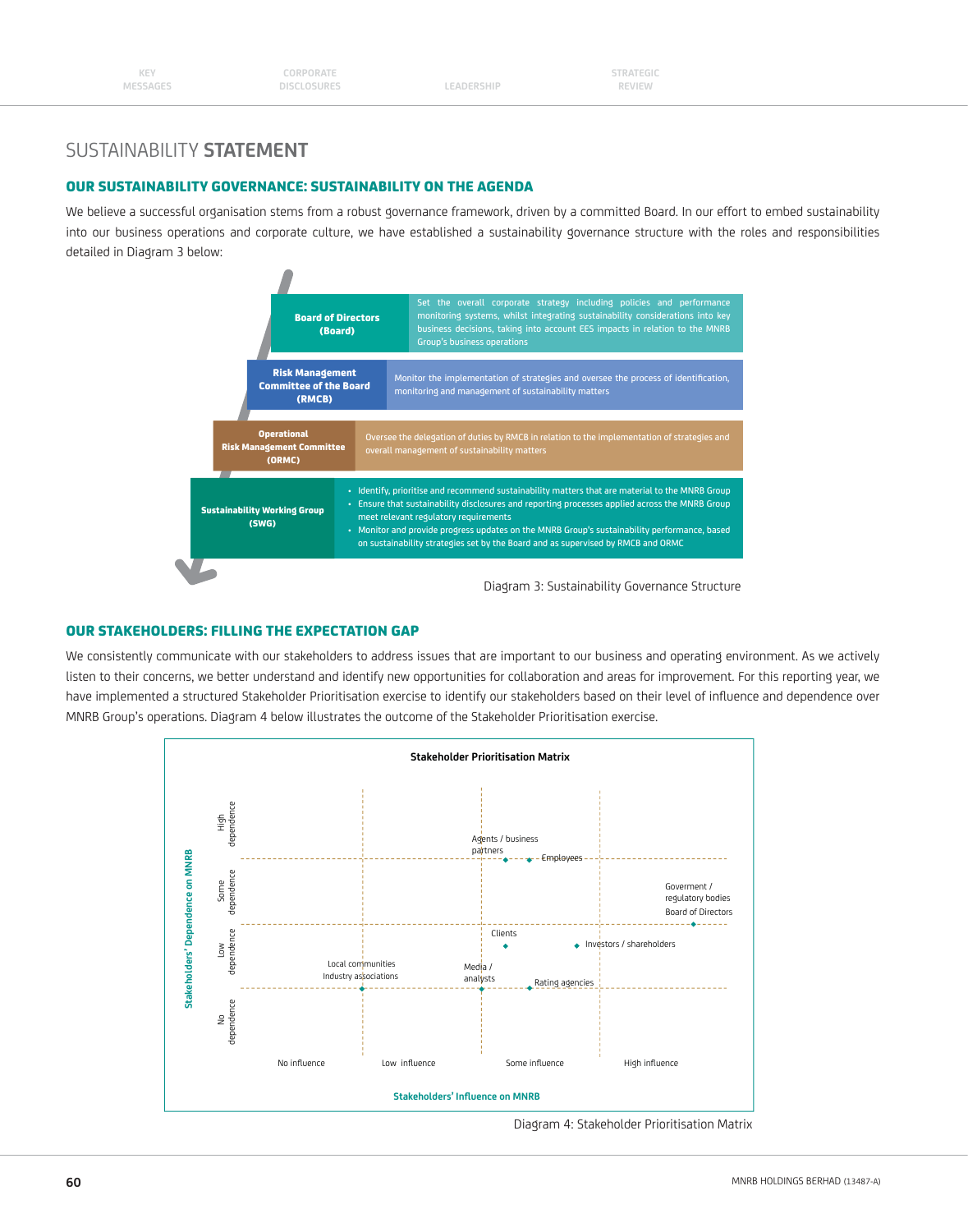**CORPORATE GOVERNANCE**

**FINANCIAL STATEMENTS**

**OTHER INFORMATION**

### MATERIALITY ASSESSMENT: FINDING THE CONNECTION BETWEEN BUSINESS & SUSTAINABILITY

Following the Stakeholder Prioritisation exercise, we conducted a structured Materiality Assessment exercise to identify and assess the significance of sustainability matters to our business and stakeholder groups. The process begins with us developing a comprehensive list of sustainability matters relevant to our business by taking into account both internal and external factors, i.e. consideration of our operating environment and emerging global risks associated with the reinsurance and Takaful industries. We referred to several industry-specific publications such as the SDGs Industry Matrix for Financial Services and Global Reporting Initiative (GRI) Standards.

In addition to our existing stakeholder dialogue channels, we engaged with our key internal stakeholders, namely the Board and employees, through surveys to gauge their perception of the importance of the identified sustainability matters. We endeavour to expand our scope

of engagement to external stakeholders in the coming years. This is followed by the Sustainability Risk Assessment exercise which covers representatives from Management across various business functions to determine the significance of each sustainability matter to the MNRB Group. We took into account the degree of impact and likelihood of occurrence of events associated with these sustainability matters. The outcome of our Materiality Assessment – Materiality Matrix is illustrated in Diagram 5 below.

Details of our initiatives geared towards managing these sustainability matters, are categorised across three main themes i.e. Embracing Sustainable Future, Empowering Our People, and Enriching Our Community. Efforts undertaken to manage these sustainability matters are discussed in the subsequent sections of this Statement.



Diagram 5: Materiality Matrix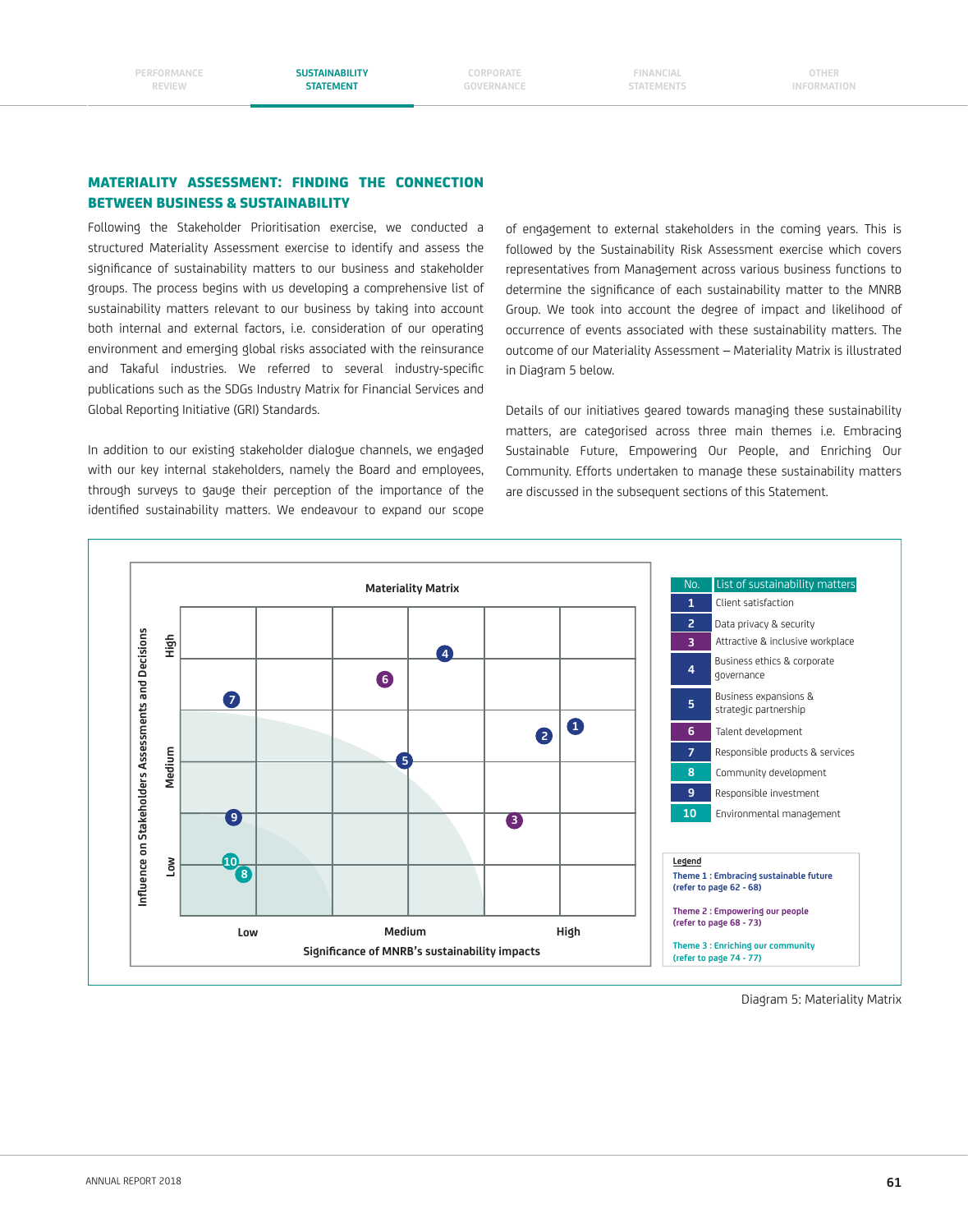## EMBRACING SUSTAINABLE FUTURE

We remain astute in responding to various emerging risks and have set strategies for further expansion of sustainable product offerings. We are continuously working towards embedding EES considerations in the development of our products and services, as well as investment decisions. Accompanied by our Underwriting Guidelines and Pricing Policy, our Group Enterprise Risk Management (ERM) Framework outlines a comprehensive process to identify, monitor and control risks to ensure that they are adequately managed. The key highlights of our initiatives are summarised below:

|                                                                           | Sustainability initiatives                                                                                                                                                                                                                                                                      | $\overrightarrow{ }$<br>Outputs                                                                                                                                                                                        | Value created for our business and<br>顺<br>stakeholders                                                                                                                                                                                                                                                                                                                                                                                 |
|---------------------------------------------------------------------------|-------------------------------------------------------------------------------------------------------------------------------------------------------------------------------------------------------------------------------------------------------------------------------------------------|------------------------------------------------------------------------------------------------------------------------------------------------------------------------------------------------------------------------|-----------------------------------------------------------------------------------------------------------------------------------------------------------------------------------------------------------------------------------------------------------------------------------------------------------------------------------------------------------------------------------------------------------------------------------------|
| Satisfaction<br>(page 63)<br>Client                                       | • Retrocessions and Claims Department<br>· Customer Relationship Management Department<br>. Policies and procedures to engage and manage<br>clients' expectations<br>• Various communication channels to<br>engage with clients<br>• Clients complaint handling process                         | • Ongoing initiatives to attend to our clients'<br>enquiries and concerns                                                                                                                                              | • Understanding clients' needs by aiding them in<br>building resilience to EES-related occurrences,<br>such as climate change and health-related risks<br>• Maintaining the credibility of our products and<br>services at the global level and ultimately,<br>strengthening our country's position on<br>reinsurance and Takaful                                                                                                       |
| Data Privacy &<br>Security<br>(page 63)                                   | • Dedicated department to manage information<br>technology (IT) related matters<br>• IT related policies<br>. Installation of IT infrastructures, controls over<br>the access of highly confidential information,<br>IT audits and IT penetration test                                          | • Ongoing initiatives to strengthen our IT<br>systems and protect confidential information<br>belonging to our stakeholders                                                                                            | Supporting local and global policies on<br>cybersecurity governance                                                                                                                                                                                                                                                                                                                                                                     |
| <b>Business Ethics</b><br>& Corporate<br>Governance<br>(page 64)          | • Group Compliance Management Department,<br>Compliance Review Committee, Shariah<br>Department and Group Shariah Committee<br>• Group Compliance Management Framework<br>• Compliance reporting system                                                                                         | • Ongoing initiatives to instil corporate<br>governance practices across the MNRB Group                                                                                                                                | • Developing effective, accountable and<br>transparent principles at all levels within<br>the MNRB Group                                                                                                                                                                                                                                                                                                                                |
| Expansions &<br>Strategic Partnerships<br>(page 64-65)<br><b>Business</b> | • Partnership with research institutions<br>• Collaboration with various stakeholder groups<br>such as regulators, industry players and<br>industry associations                                                                                                                                | Reach out to new clients from various<br>community segments within Asia Pacific,<br>Middle Eastern, and North African regions<br>• Thought Leadership publications<br>Develop and enhance our products and<br>services | • Developing and enhancing the level of technical<br>expertise within the Malaysian reinsurance and<br>Takaful industries<br>• Developing innovative solutions to further close<br>the gap between economic and insured losses<br>• Developing practical solutions to expand social<br>protection and affordable products for<br>underserved groups                                                                                     |
| Responsible Products &<br>Services (page 65-67)                           | • Risk assessment and mechanism to detect and<br>report on emerging risks<br>• Stress test model, data analytics and pricing<br>system<br>• Digitisation and automation of claims and<br>underwriting processes<br>• Easy-to-understand marketing material<br>• Agency Transformation Programme | Strong business analytics<br>$\bullet$<br>Offer concise documentation and maintenance<br>of claims in a more secured and organised<br>database<br>Enhanced marketing materials<br>۰<br>Improved agents' productivity   | • Advancing the MNRB Group's operations,<br>maximising process efficiency and facilitating<br>effective agency workforce<br>Increasing social protection for specific segments<br>of communities such as underserved communities,<br>women, people with disabilities & foreign workers<br>• Absorbing disaster shocks by minimising the<br>economic impacts of catastrophes and<br>accelerating economic reconstruction and<br>recovery |
| page 68)<br>Responsible<br>Investment                                     | • Group Investment Management Committee<br>(GIMC)<br>• Investment screenings and assessments<br>• Compliance with Shariah requirements, where<br>applicable                                                                                                                                     | Awareness on aspects relating to anti-money<br>laundering and fraud<br>Avoid exposure to issuers involved in the<br>gaming, alcohol and tobacco industries                                                             | Promote social and environmental resilience<br>through responsible investments to generate<br>positive social and environmental impacts whilst<br>achieving financial returns in parallel<br>• Protecting the MNRB Group's and maintaining the<br>credibility of its business activities                                                                                                                                                |
|                                                                           | Legend:                                                                                                                                                                                                                                                                                         |                                                                                                                                                                                                                        |                                                                                                                                                                                                                                                                                                                                                                                                                                         |
|                                                                           | • Group-wide                                                                                                                                                                                                                                                                                    | • Takaful IKHLAS                                                                                                                                                                                                       | • Malaysian Re                                                                                                                                                                                                                                                                                                                                                                                                                          |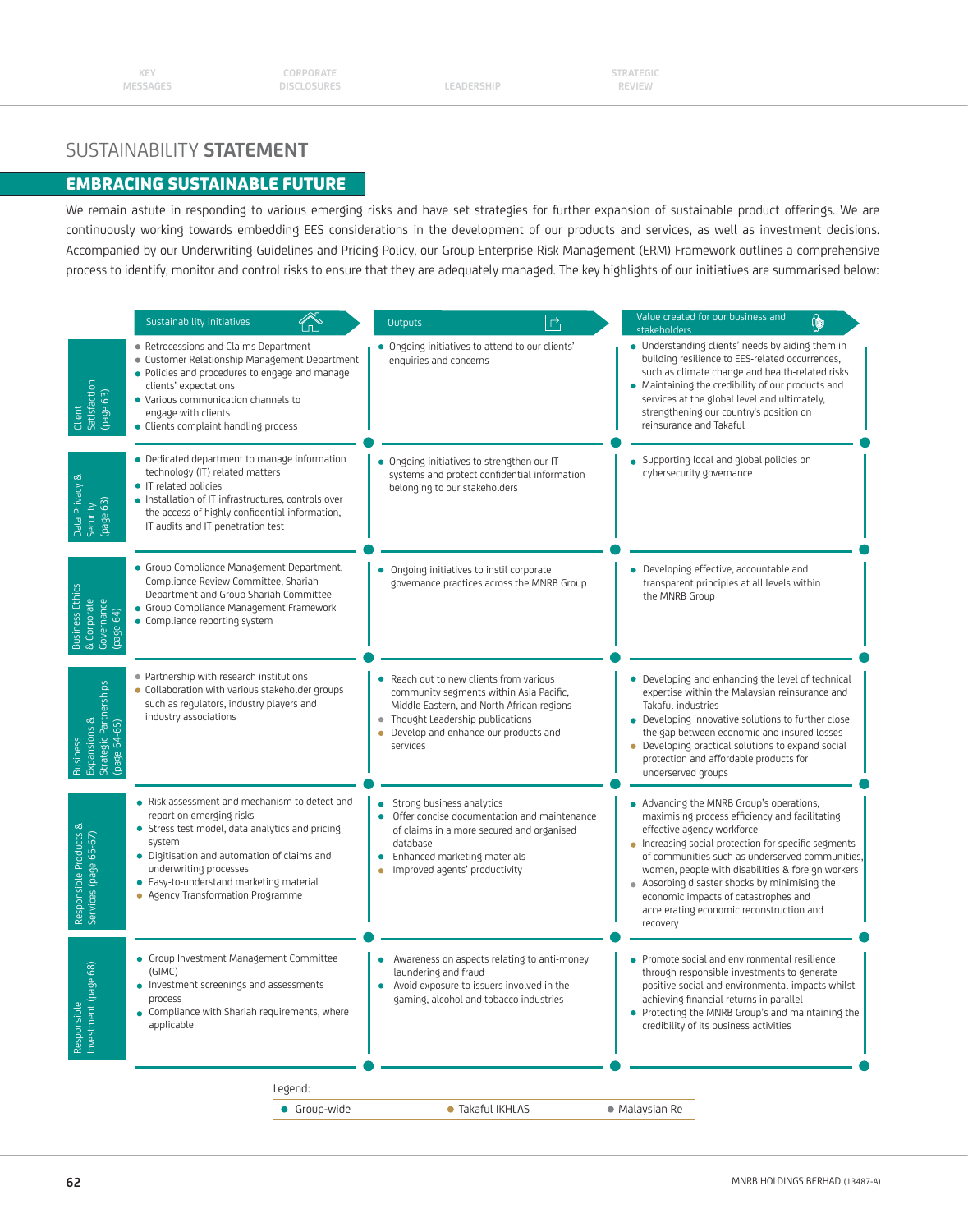**CORPORATE GOVERNANCE**

**FINANCIAL STATEMENTS**



#### **CLIENT SATISFACTION**

It is of utmost importance for us to maintain our clients' trust in our brand, products and services. Hence, clients' satisfaction is our top priority and we strive to maintain strong and long-term relationships with them.

At Malaysian Re, the Retrocessions and Claims Department is responsible to handle claims in a professional and expeditious manner. The Customer Relationship Management (CRM) Department in Takaful IKHLAS is the custodian of the Customer Service Charter. The Customer Service Charter serves as a key enabler to

promote positive customer experience at every touchpoint. CRM has been actively involved in various projects such as the New Family Core System (i-Family) and the new Call Management System (CMS) to improve customer engagement. Online Customer Account (OCA) and face-to-face meetings are examples of communication channels to increase our touchpoints for client interactions.

Enquiries received from our clients touch upon areas such as turn-around time for claims processing and quality of agents' services.

During the reporting year, we have undertaken relevant measures to improve these processes.

In the coming years, we intend to roll out our Client Satisfaction Survey. We also intend to undertake internal workshops to map our clients' journey. During the mapping exercise, participants – comprising members of various departments across the MNRB Group, step into our clients' shoes and go through specific processes to better understand the pain and delight points when dealing with us.



#### **DATA PRIVACY & SECURITY**

As our business is susceptible to cyber-risks, it is imperative for us to shore up our defences to ensure information security systems are well protected in accordance with all regulatory requirements. Relevant policies and procedures have been put in place to manage data transfer, access and connection in a responsible manner, as well as to keep our stakeholders' confidential information from being disclosed without consent. Our key initiatives in relation to managing data privacy and security are illustrated in Diagram 6 below.

| Governance structure                                                                                                                                                                                                                                                                                                                                                                                                                                                                                                                                                                                                                                                                                                                                                                                                                 | <b>Policies &amp; procedures</b>                                                                                                                                                               | <b>Key measures</b>                                                                                                                                                                                                                                                                                                                                                                                                                                                                                                                                                                                                                                                                                                  |
|--------------------------------------------------------------------------------------------------------------------------------------------------------------------------------------------------------------------------------------------------------------------------------------------------------------------------------------------------------------------------------------------------------------------------------------------------------------------------------------------------------------------------------------------------------------------------------------------------------------------------------------------------------------------------------------------------------------------------------------------------------------------------------------------------------------------------------------|------------------------------------------------------------------------------------------------------------------------------------------------------------------------------------------------|----------------------------------------------------------------------------------------------------------------------------------------------------------------------------------------------------------------------------------------------------------------------------------------------------------------------------------------------------------------------------------------------------------------------------------------------------------------------------------------------------------------------------------------------------------------------------------------------------------------------------------------------------------------------------------------------------------------------|
| Group Information and Communication Technology (ICT)<br><b>Department</b><br>Responsibilities:<br>• Ensure compliance with the Personal Data Protection Act 2010<br>• Monitor adherence to requirements governing data privacy<br>• Assess cyber-related risks<br>• Manage the implementation of company-wide security policies & procedures<br><b>Group Information Technology Steering Committee</b><br>Responsibilities:<br>• Ensure effective implementation of IT plans in alignment with overall corporate<br>strategies<br>• Define strategic priorities and oversee the implementation of related plans by<br>monitoring and reviewing performance and progress<br>• Raise employees' awareness on information security<br>Recommend IT policies & procedures including IT governance framework for<br>٠<br>Board's approval | <b>IT Security Policy</b><br>$\bullet$<br>Company Information Protection<br>Policy<br>Incident Reporting & Computer<br>Incident Response Policy<br>Mobile Devices & Mobile Computing<br>Policy | Annual IT penetration testings to<br>٠<br>assess the vulnerability of our IT<br>infrastructure<br>Encryption exercise and core system<br>database preventive maintenance<br>to protect clients' data<br>Annual IT<br>audits<br>to<br>ensure<br>compliance<br>with<br>internal<br>information security related policies<br>A dedicated system to monitor<br>$\bullet$<br>traffic in the MNRB Group's network<br>and provide alerts for abnormalities<br>and suspicious activities<br>A software to filter emails and<br>protect against spam, viruses and<br>other cyber security threats<br>Disaster Recovery Plan is established<br>to keep the business operations<br>up and running in the event of a<br>disaster |
|                                                                                                                                                                                                                                                                                                                                                                                                                                                                                                                                                                                                                                                                                                                                                                                                                                      |                                                                                                                                                                                                |                                                                                                                                                                                                                                                                                                                                                                                                                                                                                                                                                                                                                                                                                                                      |

Diagram 6: Key initiatives for managing data privacy and security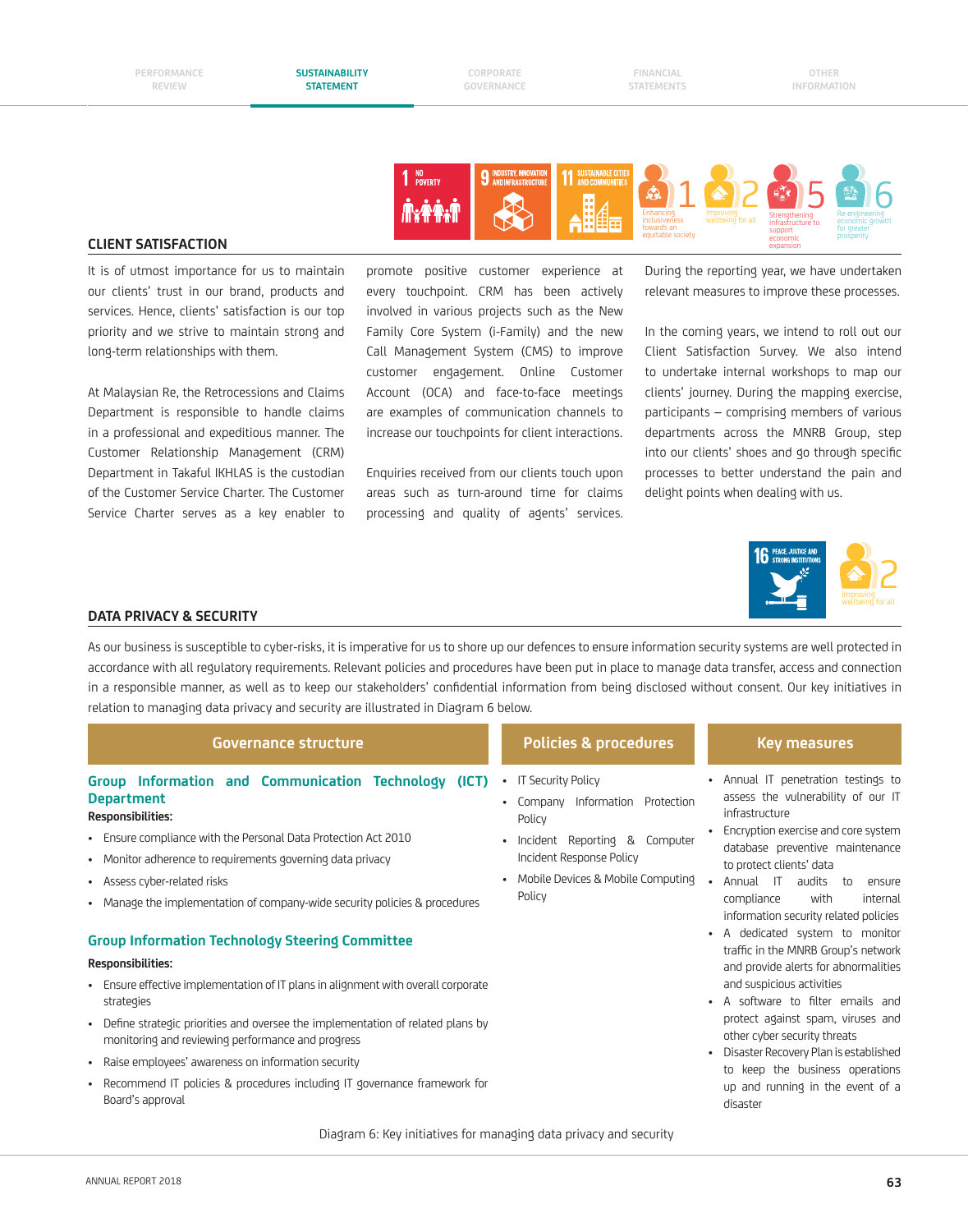## **64** MNRB HOLDINGS BERHAD (13487-A)

| Our key collaborations/partnerships initiatives                                                                        |                                                                                                                                                                                                                           |                                                                                                       |                                                                                                                                                                                                                                                                                                                                                                |                                                                                                                                                                                                                                                                                                                                                                   |
|------------------------------------------------------------------------------------------------------------------------|---------------------------------------------------------------------------------------------------------------------------------------------------------------------------------------------------------------------------|-------------------------------------------------------------------------------------------------------|----------------------------------------------------------------------------------------------------------------------------------------------------------------------------------------------------------------------------------------------------------------------------------------------------------------------------------------------------------------|-------------------------------------------------------------------------------------------------------------------------------------------------------------------------------------------------------------------------------------------------------------------------------------------------------------------------------------------------------------------|
| The biggest Islamic<br>cooperative bank in Malaysia                                                                    |                                                                                                                                                                                                                           | Government-owned Bank which<br>finance the agricultural sector                                        | National Union of Bank<br><b>Employees (NUBE)</b>                                                                                                                                                                                                                                                                                                              | Zurich-based<br>research agency                                                                                                                                                                                                                                                                                                                                   |
| IKHLAS Takaful Gadai Janji - a home<br>financing protection plan<br>13,156 applications with satisfactory<br>responses | Agro Nurani<br>Takaful protection plan<br>specifically for people<br>with disabilities, targeted<br>takaful<br>increase<br>to<br>penetration rates and<br>designed to be affordable<br>with convenient claim<br>processes | Agro Mabrur-i<br>Easy-to-understand<br>family Takaful plan aimed<br>at low to middle income<br>groups | Golden<br>$\cdot$ NUBE<br>Retirement<br>Scheme<br>A<br>compulsory<br>$-$<br>requiring<br>100%<br>scheme<br>participation by employees<br>from banking institutions<br>• Assist Malaysians to increase<br>their savings to support a<br>comfortable retirement life<br>· May serve as supplemental<br>retirement plan to employees'<br>existing retirement plan | <b>ASEAN</b><br>Development<br>of<br><b>Insurance Pulse 2017</b><br>Exclusive partner of a research<br>publication which<br>takes on<br>perspective<br>of thirty-<br>the<br>five (35) senior executives in<br>understanding what insurers,<br>reinsurers and intermediaries<br>expect from the integration of<br>ASEAN countries into a single<br>market by 2025. |

#### **BUSINESS EXPANSION & STRATEGIC PARTNERSHIP**

As part of a dynamic business ecosystem, we believe that multi-stakeholder partnerships and collaborations allow us to grow and stretch boundaries

Over the years, we continue our commitment to improve and enhance our products through effective partnerships. Diagram 8 below and in the next page illustrates our key collaborations and partnerships, as well as our contributions to the industry.

for the development and enhancement of our products and services. Strategic partnership with key regulatory bodies and associations will accelerate the growth of the reinsurance and Takaful sector.

**BUSINESS ETHICS & CORPORATE GOVERNANCE iCOMPLY**  Compliance, risk management and governance related talks, and other activities organised on a regular basis for all employees **Compliance Portal** Internal compliance information pop-up messages/alerts via the intranet as part of our awareness initiative **Induction**  Induction training include topics on compliance related matters and Anti-Money Laundering and Counter Financing of Terrorism (AMLCFT) for new employees **Reporting Systems** Whistleblowing Hotline and Management Self-Identified Incident (MSII) e-Form **AMLCFT**  Conducted on an annual basis for all employees

Diagram 7: Key initiatives in inculcating business ethics and corporate governance





**Strengthening** infrastructure to support economic expansion

Re-engineering economic growth for greater prosperity



An organisation's sustainable growth is built on effective and accountable principles. We foster an ethical culture through the implementation of policies and procedures anchored on MNRB Group Compliance Management Framework. Our Group Compliance Management Department (GCMD) and Compliance Review Committee are responsible to ensure internal controls are put in place to manage compliance risks, while our Shariah Department and Group Shariah Committee are responsible to ensure compliance with Shariah principles and requirements. Diagram 7 on the right illustrates our key initiatives in inculcating business ethics and corporate governance across the MNRB Group.

SUSTAINABILITY **STATEMENT**

**STRATEGIC REVIEW**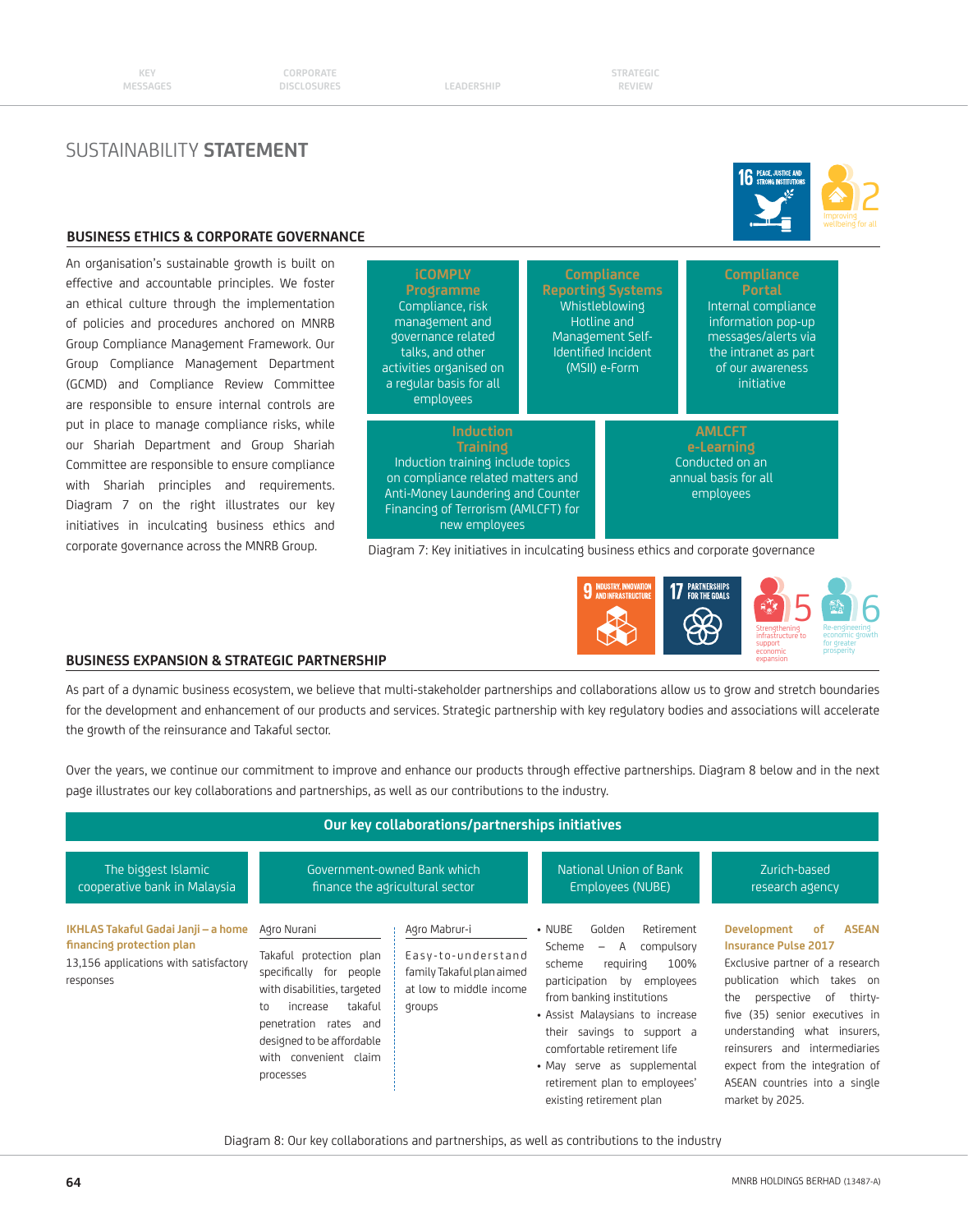#### **PERFORMANCE REVIEW**

**CORPORATE GOVERNANCE**

**FINANCIAL STATEMENTS**

#### **Highlights of our other contributions to the local industry**



- Negara Malaysia • Develop and enhance the level of technical expertise and professionalism within the Malaysian insurance industry
- Facilitate favourable coverage at internationally competitive terms and promote optimum retention within the country
- Monitor and report on the number of noncompliance or breaches amongst member companies of General Insurance Association of Malaysia (PIAM)
- Focus on three areas, i.e. dealing with agents, motor and fire tariff
- During the reporting year, the number of breaches committed by member companies has reduced by 40%

- underwriting accounting and claims
- Simplify settlements for Facultative & Coinsurance business
- No delay in month-end settlements throughout the years
- Brokers functionalities are incorporated in CAB Facultative System
- To date, no outstanding/unreconciled claim items

Diagram 8: Our key collaborations and partnerships, as well as contributions to the industry



#### **RESPONSIBLE PRODUCTS & SERVICES**

At Malaysian Re, we provide reinsurance solutions to our clients. Our risk analysis tool and early warning systems allow us to minimise the economic impact of catastrophes and indirectly, accelerate reconstruction and recovery. At Takaful IKHLAS, we take pride in promoting inclusivity and improving accessibility to our products and services amongst urban and non-urban communities.

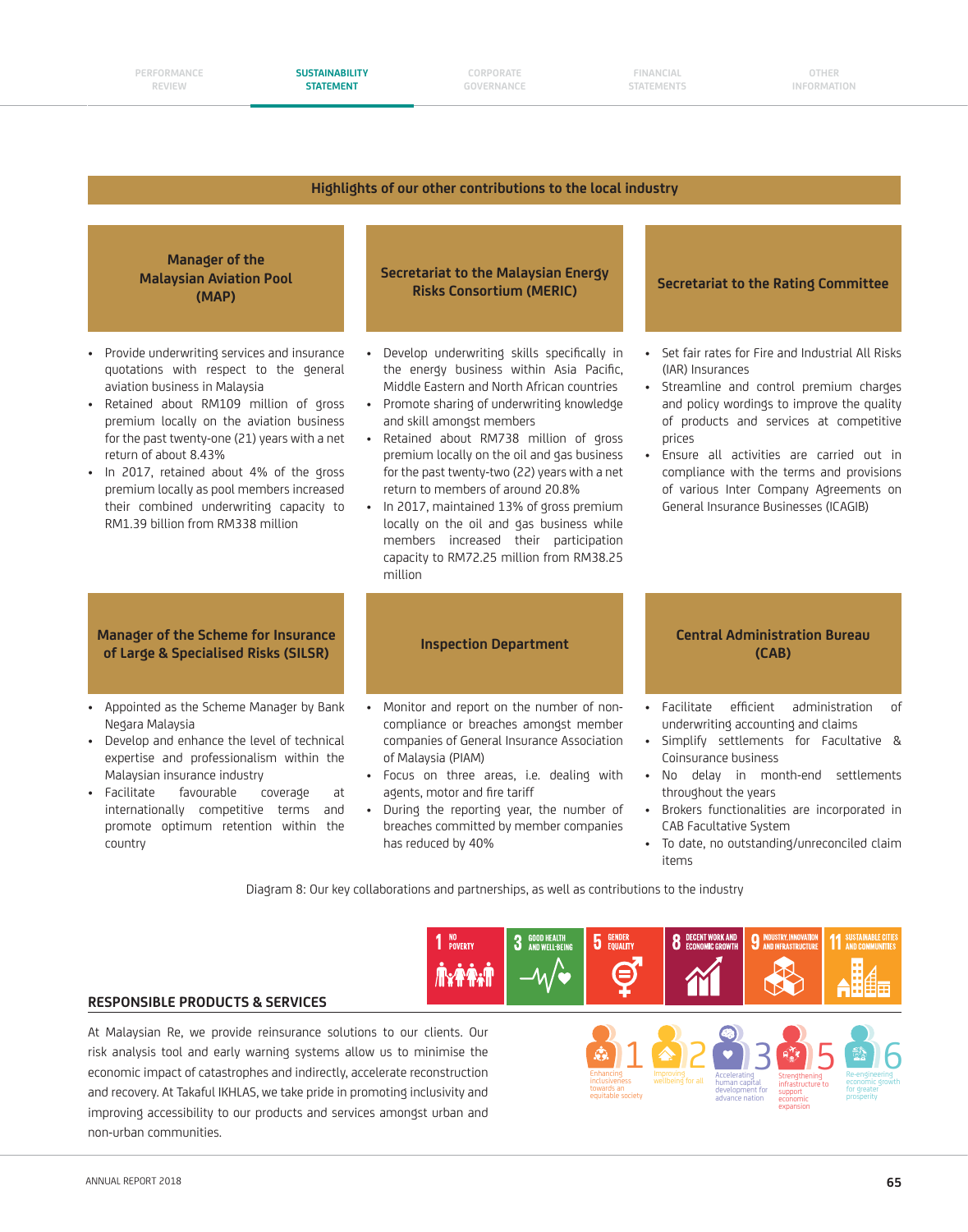#### **Capitalising on Internal Capabilities**

The central function of the MNRB Group Risk Management Team is to conduct risk assessments on all aspects of risk exposures, as guided by our Group ERM Framework.

Early identification of risks would provide opportunities for us to reduce the likelihood and severity of the impact. We have a structured process which enables us to detect, investigate and assess emerging risks. These identified risks will be deliberated by Management regularly. For the purpose of early detection, stress tests are performed to demonstrate the effect of 'shocks' which correlate to major parameters such as new business volumes, investment environment, mortality patterns, and lapse rates based on global and local financial cycles. We make use of this approach to ascertain if we are financially flexible to cover adverse claims and absorb losses in real-world scenarios. It enables us to identify post-stressed Capital Adequacy Ratio (CAR) levels and propose action plans to reduce, mitigate and eliminate potential risks.

To extend our risk mitigation activities, we strengthen our data analytics and pricing system to support a robust business analysis process. The notable shift from rule-based to risk-based pricing supports a liberalised market where our products are tailored to the clients' risk profiles. Additionally, we conduct continuous in-house training and knowledge sharing programmes to enhance our employees' technical knowledge.

#### **Staying Ahead of the Digital Curve**

At the MNRB Group, the sheer amount of data and information we deal with on a day-to-day basis requires significant use of technology. The reinsurance business requires a significant amount of data and analytics. We, therefore, stress and prefer receiving data electronically as it not only makes analysis more efficient, but also reduces the usage of paper.

To optimise efficiency at Takaful IKHLAS, we utilise an i-POS system to digitalise consumers' backgrounds. The said system enables us to assess the cost of our policies, ease our underwriting process, provide upto-date product information, monitor sales performance and reduce cases of fraud among claimants.

We are supported by an Electronics Claims Management system to analyse and organise complex data in claim reports. It offers concise documentation and maintenance of Takaful claims in a secured and organised database. We have also upgraded our SMART Underwriting system and i-SMART mobile application with new improved features such as payment gateways and credit card transactions to facilitate clients' payments.

## APPLICATION OF TECHNOLOGICAL INNOVATION TO IMPROVE PROCESS EFFICIENCY

#### **Point-of-Sales (i-POS) System**

Provides direct linkage to quotation and sales illustrations, generates financial needs analysis and online underwriting and approval

#### **SMART Underwriting System**

A simulation tool allowing underwriters to calculate and capture potentially extreme events and the associated losses

#### **i-Smart mobile application for Takaful IKHLAS**

Manages Takaful IKHLAS' clients' records and documents in a paperless manner. In year 2017, we upgraded the system with new features, including payment gateways and credit card transactions to benefit clients and facilitate clients' payments

An initiative to digitalise claim management processes

#### **Bridging the Protection Gap**

Malaysian Re offers traditional as well as structured reinsurance solutions to clients. In addition, we provide training for our clients on technical aspects of the products or services. To complement Malaysian Re's conventional reinsurance business, we also provide Retakaful solutions for both local and international general Takaful operators.

At present, Malaysian Re is the market leader in Malaysia, having business dealings with all conventional general insurance companies and a majority of general Takaful operators. We are also an established and credible leader in the ASEAN region. In the coming years, we are looking

at expanding our business offerings to Family Retakaful and introducing catastrophe modelling tools for selected markets.

At Takaful IKHLAS, we provide a wide range of Family and General Takaful products. During the year, Takaful IKHLAS has provided coverage for close to one (1) million certificate holders.

Diagram 9 in the next page illustrates the examples of protection schemes designed for specific segments of the market.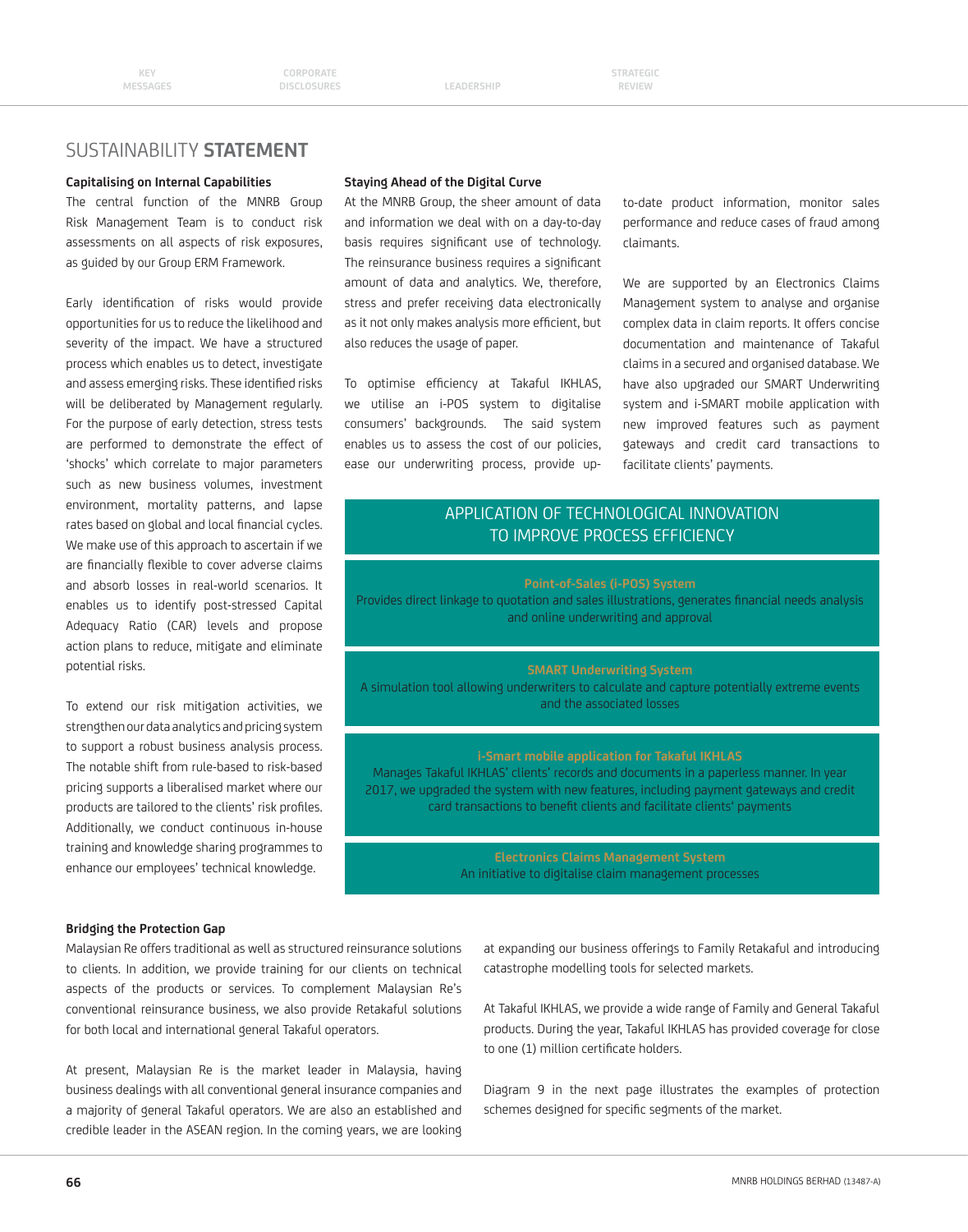**PERFORMANCE REVIEW**

**CORPORATE GOVERNANCE**

**FINANCIAL STATEMENTS**

| <b>Affordable Takaful</b><br>$\bullet$<br>$\bullet$<br>products | Protection scheme for specialised group                                                                                                                                 |                                                                                       | <b>General Takaful</b>                                                        | <b>Bantuan IKHLAS 24 Hours</b><br><b>Roadside Assistance</b>                                       |
|-----------------------------------------------------------------|-------------------------------------------------------------------------------------------------------------------------------------------------------------------------|---------------------------------------------------------------------------------------|-------------------------------------------------------------------------------|----------------------------------------------------------------------------------------------------|
| clients from low income<br>background                           | Affordable Takaful products : Takaful products to provide protection for specific groups<br>to provide protection for: (e.g. women, foreign workers, contractors, etc.) |                                                                                       | Protection<br>0f<br>belongings against loss or<br>damage by fire, theft, etc. | property/ : A scheme that provides 24-<br># Hour Road Assistance in the<br>: event of an emergency |
| <b>IKHLAS Basic Term Takaful</b>                                | Elegance<br><b>IKHLAS</b><br>Wanita<br><b>Takaful</b>                                                                                                                   | Worker<br><b>IKHLAS</b><br>Foreign<br><b>Scheme</b><br>Compensation<br><b>Takaful</b> | <b>IKHLAS FireTakaful</b>                                                     | hours call centre<br>24<br>operation                                                               |
|                                                                 |                                                                                                                                                                         |                                                                                       |                                                                               | 24 hours Accident and<br><b>Breakdown</b><br><b>Towing</b><br><b>Service</b>                       |
| <b>IKHLAS Value Term Takaful</b>                                | <b>IKHLASlink</b><br><b>Secure</b><br>Lady<br>Takaful Rider                                                                                                             | <b>IKHLAS Contractor All Risk</b><br><b>Takaful</b>                                   | <b>IKHLAS</b><br>Houseowner/<br>Householder Takaful                           | Free<br>Interstate<br><b>Ambulance Services</b>                                                    |
|                                                                 |                                                                                                                                                                         |                                                                                       |                                                                               | <b>Emergency Evacuation</b><br><b>Assistance</b>                                                   |

Diagram 9: Examples of our product and service offerings

#### **Marketing in a Responsible Manner**

We adopt simple language in all our documents, contracts, forms and policies, and our marketing materials are easily comprehensible, with the aid of visuals to substitute lengthy information in a clear and concise manner.

Following the issuance of the new regulatory framework, the public is able to purchase some of our products online without the intervention of an agent. We enhanced our online platform to keep it simple with clear instructions to aid our clients in purchasing our products.

#### **Managing the Way Our Agents Work**

At Takaful IKHLAS, our agents work closely with our clients, building a partnership created on trust and confidence. In line with our goal of delivering excellent products and unmatched services, we share the responsibility to groom our team of agents – maintaining a good understanding of the business, our products and becoming strong communicators for successful client engagements.

The agents are guided by the Agency Code of Ethics which set standards in accordance with Shariah principles. New agents are required to attend a specialised on-boarding programme on topics such as responsible and ethical marketing, as well as equip them with product knowledge. An Agency Minimum Qualitative Criteria or Maintenance of Contracts has been established to measure the performance of our agents.

Agency Transformation Programme (ATP), an enhanced and comprehensive recruitment and training programme was launched for Takaful IKHLAS' agency force to boost their production performance. This programme focuses on client service, marketing skills and product knowledge. The ATP continues to show encouraging results in terms of an improved Agency Force, higher Agency Productivity and improved Agency Activity Ratio.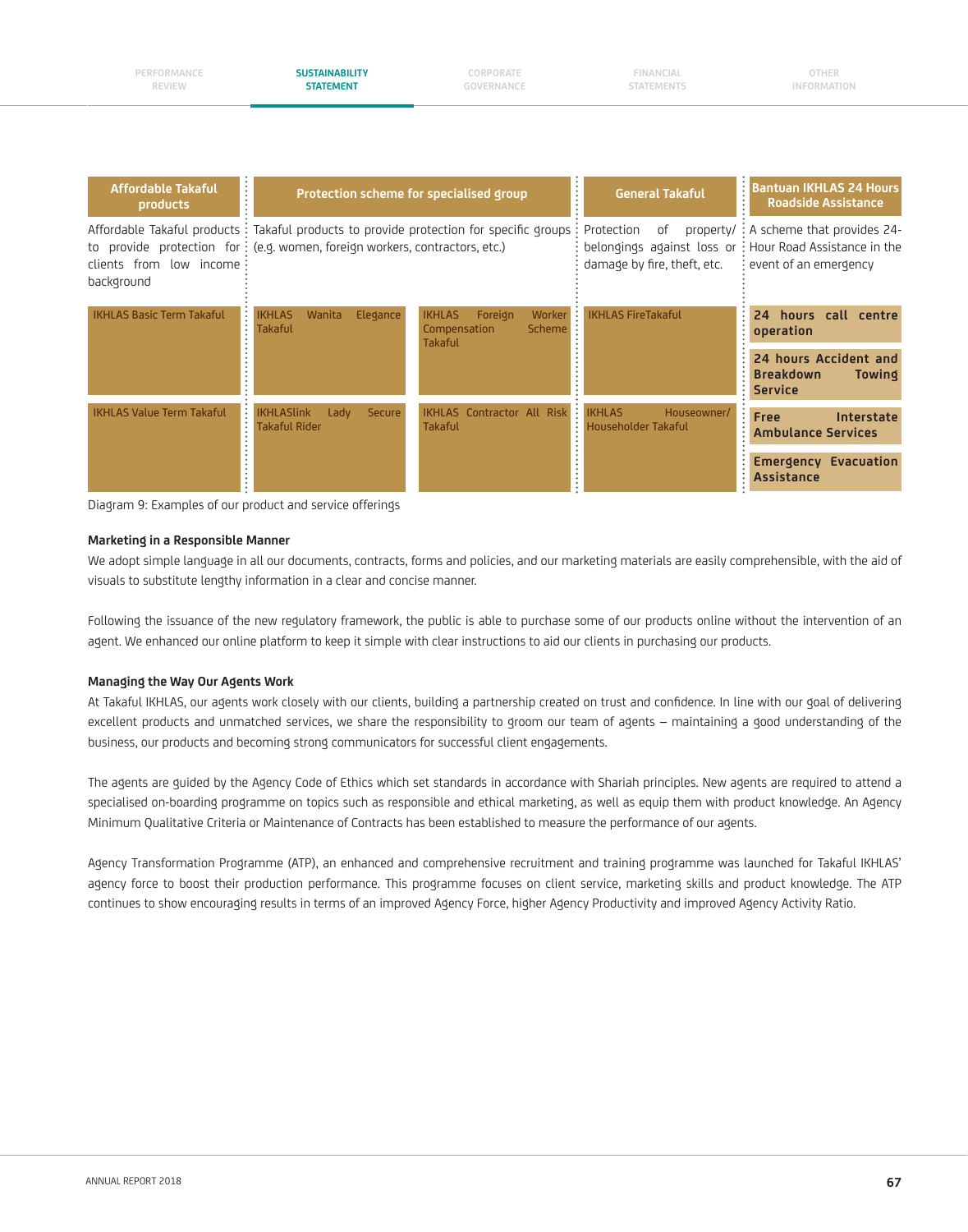

#### **RESPONSIBLE INVESTMENT**

Investments have been the anchor of support to our business. At the MNRB Group, we strive for stable and attractive returns while taking into account the EES criteria. Guided by our existing policies and procedures, we have an established process which entails a comprehensive series of screenings and assessments.

Our Group Investment Management Committee (GIMC), guides our investment activities and decision making. The role of the GIMC is to examine strategic investment proposals based on optimising returns of our investments. We set in place investment policies to manage the potential impact of financial risks. It is our goal to work towards capital preservation and returns maximisation by investing largely in low-risk assets, debt, other marketable securities and deposits with licensed financial institutions. Potential new investments must undergo stringent processes, combining portfolio screenings and assessments to ensure there is no violation against our set policies.

For all our investment funds, we pay attention to aspects relating to anti-money laundering, fraud, and avoid exposure to entities involved in the gaming, alcohol and tobacco industries. In managing our Takaful and Retakaful funds, we also observe strict compliance with Shariah principles at all times.

### **EMPOWERING OUR PEOPLE**

Our achievements over the years are testaments to our employees' contribution, expertise, and relentless hard work in delivering success. In this increasingly competitive global landscape, there is a fundamental need for capable and resilient individuals. We advocate diversity in the workforce, strive to eliminate all forms of discrimination and provide equal opportunities to women in their professional development. The key highlights of our initiatives are summarised below:

|                                                            | <b>Sustainability initiatives</b>                                                                                                                                                                                                         | <b>Outputs</b>                                                                                                                                                                                                                                                                                                      | <b>Value</b><br>created<br>for<br>our<br>business and stakeholders                                                                                                                                                                                          |
|------------------------------------------------------------|-------------------------------------------------------------------------------------------------------------------------------------------------------------------------------------------------------------------------------------------|---------------------------------------------------------------------------------------------------------------------------------------------------------------------------------------------------------------------------------------------------------------------------------------------------------------------|-------------------------------------------------------------------------------------------------------------------------------------------------------------------------------------------------------------------------------------------------------------|
| (page 69-71)<br>Attractive & Inclusive<br><b>Workplace</b> | Recruitment Procedure<br>Annual performance review<br>Initiatives to nurture young talent<br>Employee welfare and well-being<br>Employee Engagement Survey                                                                                | Diversified workforce with good mix of<br>male and female employees<br>Hiring of local talent<br>Number of local SL1M trainees hired:<br>60<br>Number of interns hired: 35<br>Employee Engagement Index: 79%<br>Employee turnover rate - decreased<br>across all operating entities within the<br><b>MNRB Group</b> | Protecting<br>labour<br>rights<br>and<br>promote a safe and healthy working<br>environment for all employees<br>Retaining a diversified and healthy<br>workforce<br>Providing job opportunities for local<br>talent, in support of local economic<br>growth |
| <b>Talent Development</b>                                  | Group Talent Committee (GTC)<br>Operating<br>Training<br>Standard<br>Procedure<br>Competency-based<br>Career<br>Management Framework<br>Employee Development Programmes<br>Succession Planning Programme -<br>Individual Development Plan | Number of Mission Critical Position<br>(MCP) and Operational Critical Position<br>(OCP) filled internally: 5<br>Increase in number of employees<br>enrolled to obtain certification from<br>the Malaysian Insurance Institute (MII)                                                                                 | Maintaining high quality services<br>Delivering a high-skilled workforce<br>and to boost the development of<br>professionals within the reinsurance<br>and Takaful industries                                                                               |
| $72 - 73$                                                  | Certification<br>for<br>Programme<br>Professional Underwriters                                                                                                                                                                            | Legend:                                                                                                                                                                                                                                                                                                             |                                                                                                                                                                                                                                                             |
| (page)                                                     | <b>IKHLAS Academy</b>                                                                                                                                                                                                                     | Group-wide                                                                                                                                                                                                                                                                                                          | Takaful IKHLAS                                                                                                                                                                                                                                              |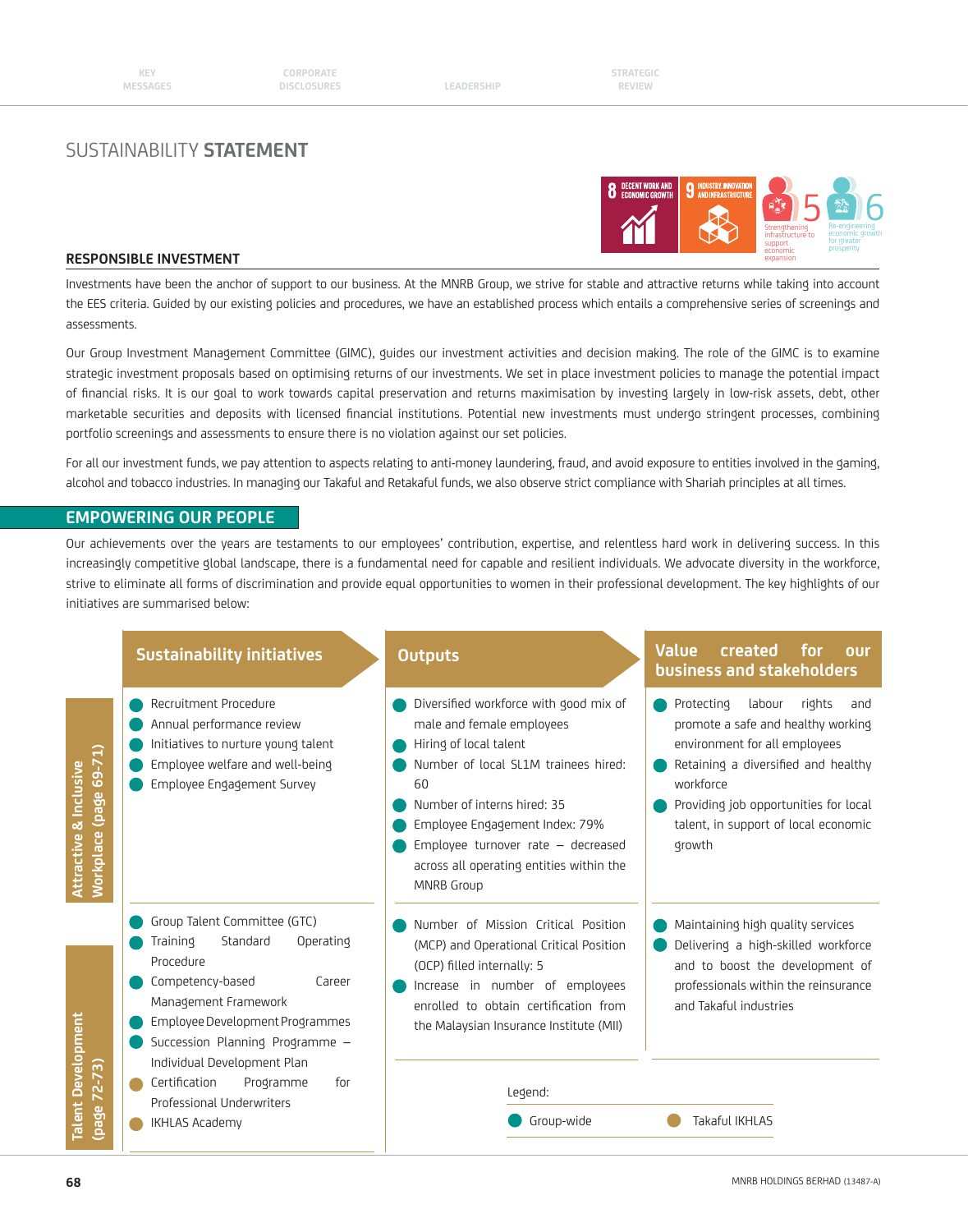

#### **ATTRACTIVE & INCLUSIVE WORKPLACE**

An attractive and inclusive work environment is essential for boosting employee productivity and creating great working experiences. We value our talent pool from various backgrounds and experiences as we believe diversity will broaden our perspectives and present new opportunities to accelerate our business growth. Diagram 10 below shows our employee profile across diverse gender and age groups, as well as our support towards hiring local talent:



#### **Talent Attraction**

We are always on the lookout for exceptional talent in our pursuit of becoming an organisation that is capable, resilient and adaptive. Our Human Capital Management Department is responsible for ensuring that we define concrete strategies to attract and retain talent in preparing our people and business to be disruptor-ready.

Our presence and visibility across external platforms, employment agencies and advertisements have generated desirable outcomes in attracting the right talent. This allows better access to talent across diverse background and expertise. We have in place a Recruitment Procedure that aims to hire talent with unique skills and competencies regardless of race, gender and religion.

#### **Performance Review**

To ensure proper career advancement of our employees, we offer them annual performance reviews with their supervisors. This process highlights their strengths and potential areas for improvement and career development.

|--|

#### **Promotion Policy & Processes Performance Appraisal (2 times a year)**

- Assist in managing talent and succession in fair and consistent manner
- Assess our employees' performance to evaluate and develop their effectiveness and commitment to work
- Potential for future promotion
- Provide a basis for salary review based on projects undertaken by the employees and the performance planning for the year

#### **Balanced Scorecard (BSC), Leadership & Technical Competency Assessment Tools, Certification, Licensing & Specialised Training**

- Performance-driven criteria for job promotions & upgrades
- **•** Effectively monitor & measure employees' performance
- Appropriate qualifications and combination of interviews are taken into consideration

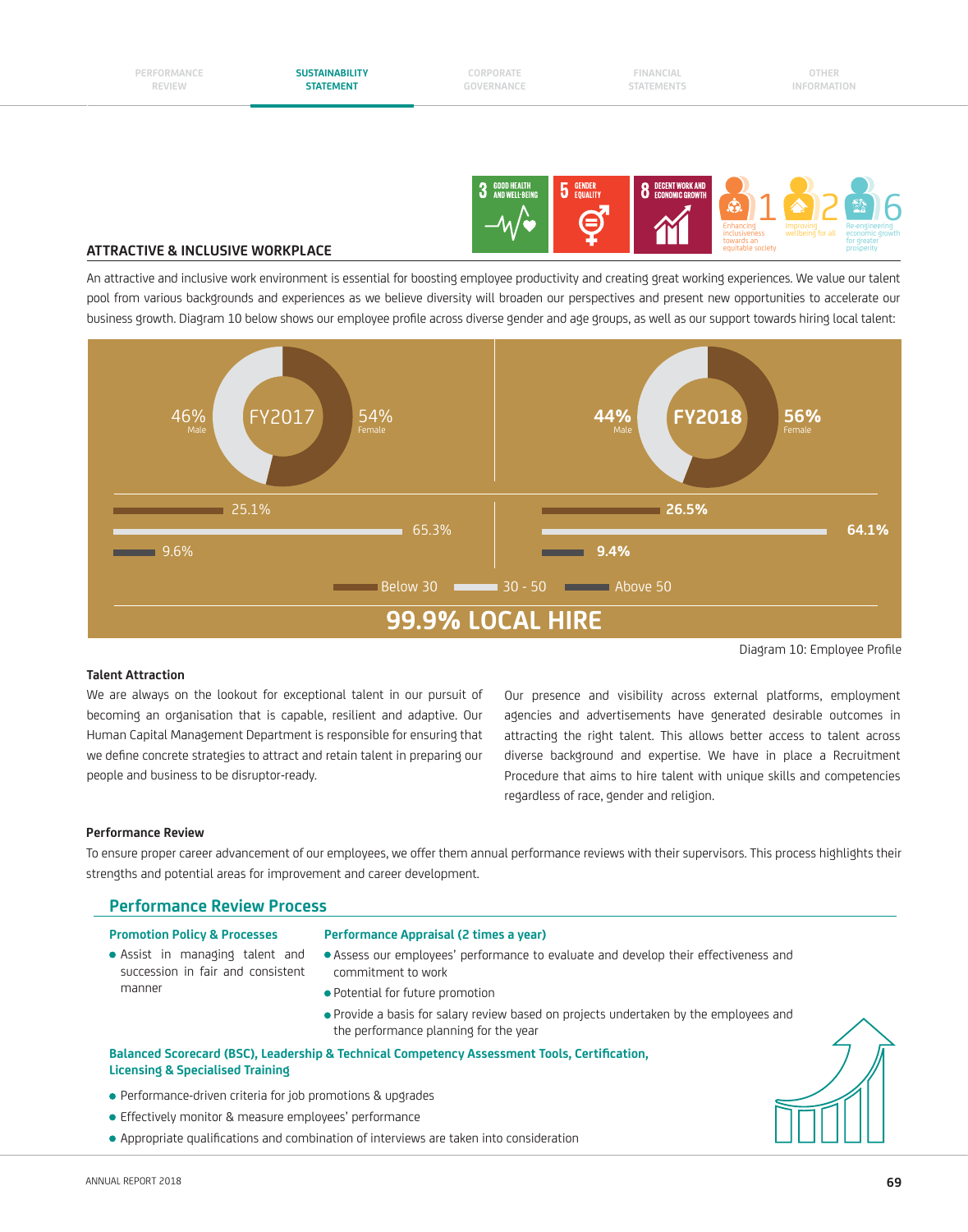#### **Nurturing Talent**

To improve productivity, support local employment and accelerate economic growth, we provide various programmes to prepare graduates for their transition into the working environment. We offer internship placements for undergraduates from universities. The internship programme will provide opportunities for the young graduates to learn new skills and have hands-on experience. In support of the Government's effort to enhance the employability and marketability of local graduates, we participate in the national training scheme (SL1M) which allows participants to improve their personal development and better equip them with relevant skills for job placements.



#### **Health & Wellbeing**

The health and wellbeing of our employees is an essential component of a sustainable talent pipeline. Our key initiatives to maintain a healthy and conducive workplace are presented below:

#### **MNRB GROUP HEALTH WEEK**



- Health Talk & Examinations
- Promotion Booths by Health and Nutritional Brands
- MNRB Healthy Heart Run 2018
- Monthly Health Walks
- Climb the Stairs Campaign

#### **OTHER EMPLOYEE WELFARE ACTIVITIES**

#### **Long Service Awards** To recognise employees' contribution for over twenty-five (25) years in MNRB



**Nursing Rooms** Made available for female employees

#### **Flexible Working Hours (FWH)**

All levels of employees to commence work at any time between 7:30 a.m. and 10.00 a.m.

#### **Flexible Working Arrangement (FWA)** For Executives to have better control on work assignments and be more organised



Executives are no longer desk bound or have to comply to usual working hours to complete their tasks in a more quality and productive manner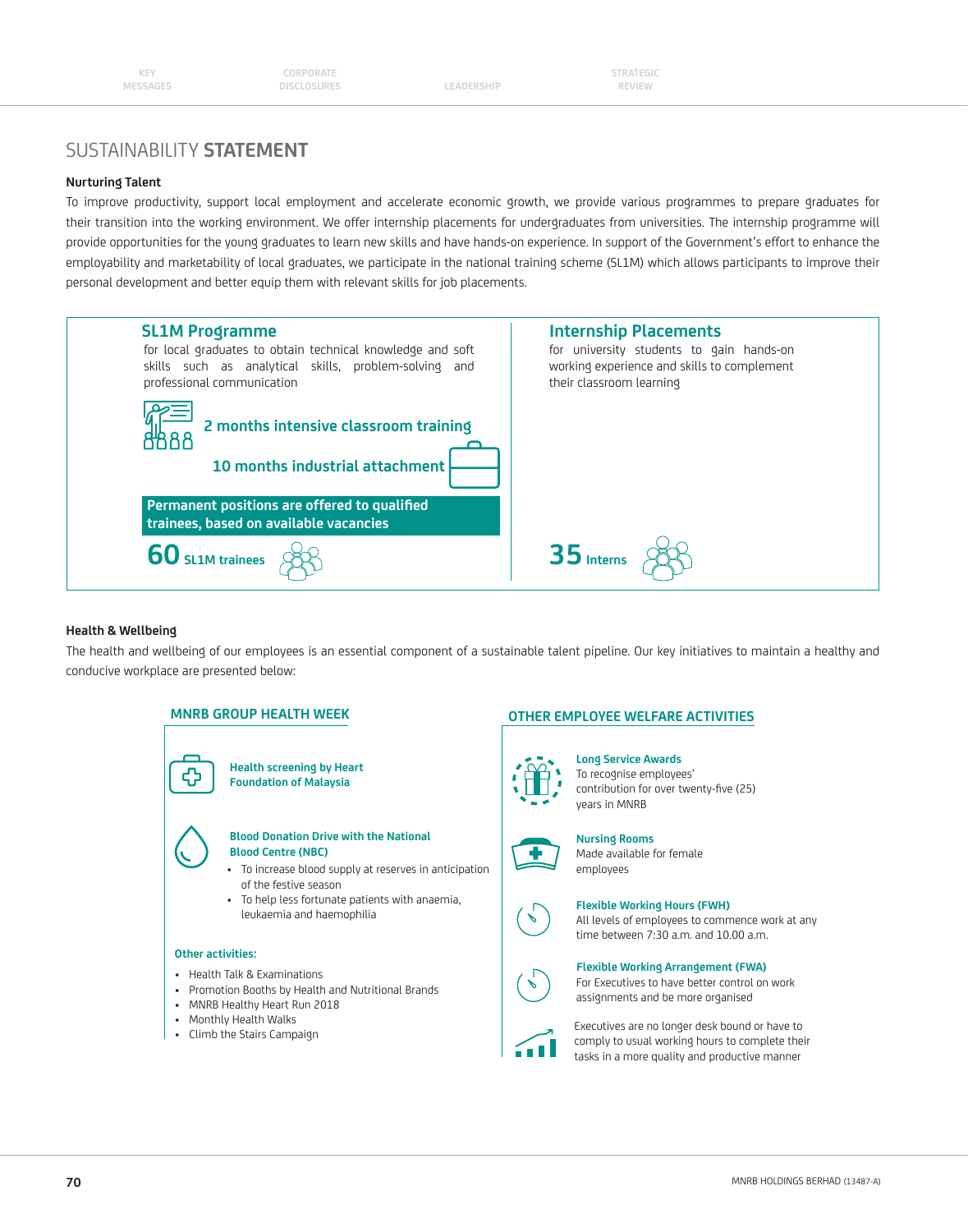**CORPORATE GOVERNANCE**

**FINANCIAL STATEMENTS**

**OTHER INFORMATION**

#### **Employee Engagement**

Employee engagement is one of the key initiatives to decoding what drives and motivates employees in their professional journey with us. We engage our employees through various channels, as shown in the chart below, to allow them to express their views and ideas, to understand their expectations, as well as to reinforce the MNRB Group's corporate values.



Regular townhall gatherings to provide clarity on business performance and key company initiatives



Regular formal written communication from the desk of President & GCEO to communicate business performance and key developments



Chat sessions with the President & GCEO to provide opportunity for lower level employees to get to know him and let their issues to be heard



iPTalks is our version of the "TED Talks" – Conducted in the form of competition for employees to share their passion with colleagues and create fun at work

Allocation of engagement budget for HODs to conduct their own engagement activities



Skip level meetings with the President & GCEO to ensure important information being cascaded to mid-management

Focus group discussions to identify and understand employees' concerns and issues



Head of Department (HoD) and employees as an avenue to provide clarity on career growth and development

Career discussion between



Action plans are finalised based on potential solutions for each issue identified, and the proposed plans are shared in Management meetings for approval before execution

We analyse feedback received from our employees through an annual Employee Engagement Survey which provides an overall insight into our performance as an employer. This survey is conducted across MNRB Group to enhance communication between our employees and Management. We launched the MNRB Group Talent Programme (GTP) to develop highpotential employees, and provided training for supervisors and managers to inspire transparent discussions in relation to employees' performance management. Diagram 11 on the right presents the outcome of our Employee Engagement Survey for FY2016 and FY2017.

Our continuous initiatives have been successful in reducing our employee turnover rate as illustrated in Diagram 12 below.



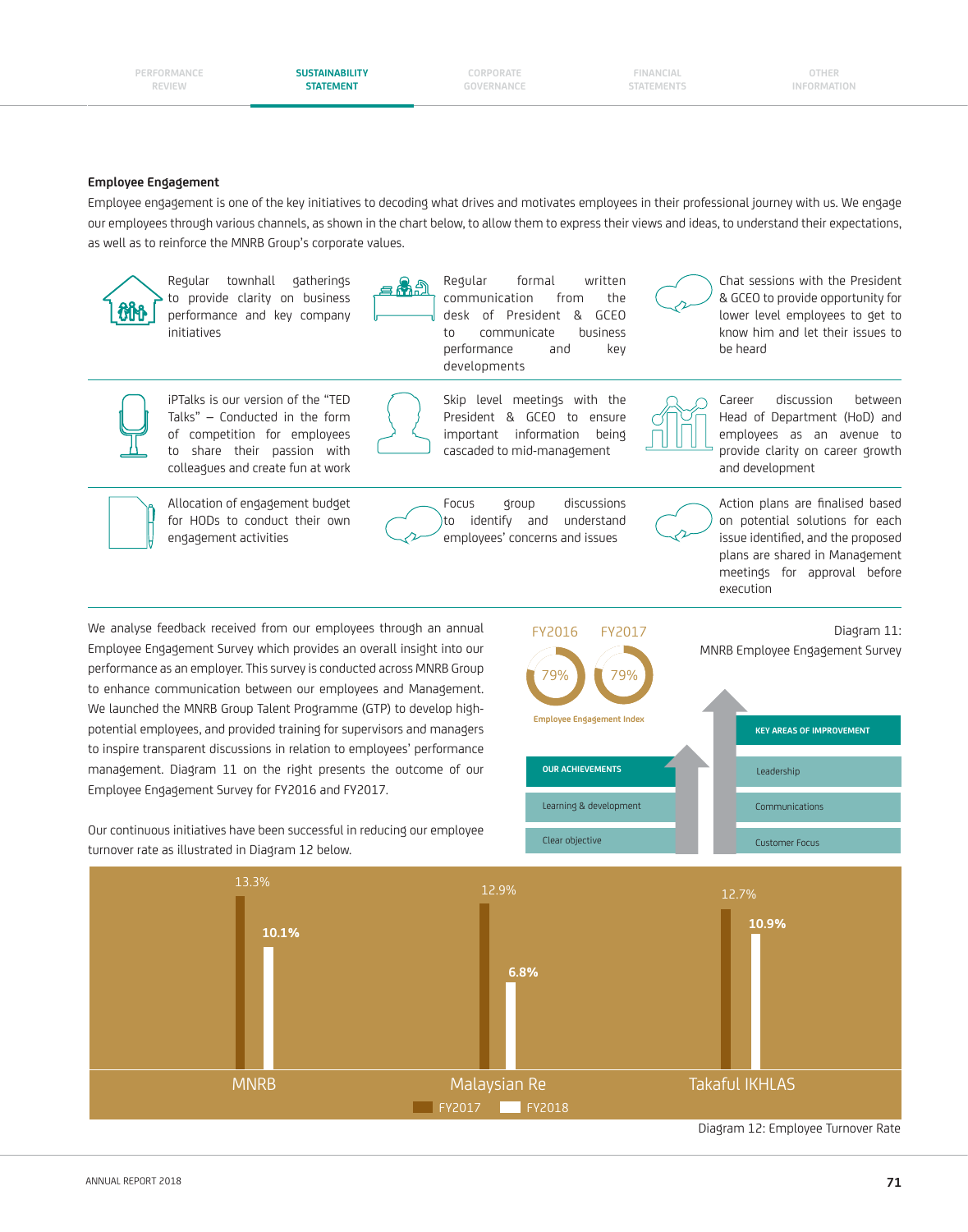

#### **TALENT DEVELOPMENT**

At MNRB, we set our sights on developing a solid talent pipeline and building a highly engaged and competent workforce – ultimately to deliver highly skilled workforce to boost the overall development of the local reinsurance and Takaful industries. We continue to organise a wide range of development programmes to groom our employees and allow them to gain in-demand skill sets and capabilities, geared towards improving our line of products and enhanced client service.

#### **Learning & Development Programme**

Our investment in training programmes encompasses our employees from entry level to top management. This forms part of our Human Capital Strategy in achieving a high-performance culture. We enhance the transparency of our talent development programmes by actively involving the HODs in the identification and development of talent and informing employees of their performance.

Our Competency-based Career Management Framework, otherwise known as the Career Ladder is specially crafted for our employees' personal and career development. As illustrated in Diagram 13 below and the next page, we have various employee development programmes which provide opportunities for our employees to be developed in areas of technical and soft skills ranging from value-based, competency-based and formal certification programmes. Their overall development is guided by a blended learning approach comprising formal and informal lessons such as on-the-job learning, performance coaching, project assignments, and formal classroom programmes.

### **CAREER LADDER**

Competencies & Career Path for Critical Functions

Underwriting Investment Claims Finance Technology (ICT) Human Capital Management (HCM) Business Development

#### **Snapshot of our learning and development programmes**

Examples of technical training programmes (internal & external training)

- ACCA Malaysia Annual Conference 2017
- Asia Pacific Reinsurance Training Programme 2017
- Asia Pacific Agriculture Insurance Forum 2017
- Aon Benfield Asia Property Treaty
- Beginning Auditor Tools & Techniques
- Cybersecurity, IT Assurance & Governance Conference 2017
- Munich Re Regional Underwriting & Actuarial Seminar
- Personal Accident & Medical Claim Investigation & How Insurance Services Malaysia (ISM) can help Combat Fraud through Compilation of Data

#### Strengthening the capability of general actuarial teams Leaders as Teachers (LATs)

An initiative, guided and led by our actuaries to bring together the actuarial team from Takaful IKHLAS and Malaysian Re. Specifically chosen topics relevant to encourage a better growth in technical expertise amongst our actuaries

Examples of non-technical training programmes (internal & external training)

- Talent Motivational Programme
- BEST Customer Service
- In-house Training on Risk Awareness
- Superb Mind-Set Transformation for Managers & Leaders
- Data Visualisation and Business Dashboard in Excel for Business Intelligence
- Personal Leadership Enhancement Programme
- A Winning & Empowering Conference 2017
- Effective Self-Management
- National Contact Centre Conference

A reinforcement programme that promotes internal transfer of knowledge and skills between internal leaders and subject matter experts. The examples of programme include Basic Course in Reinsurance, Takaful, Introduction to Investment and Manage my Money

Diagram 13: Examples of our learning and development programmes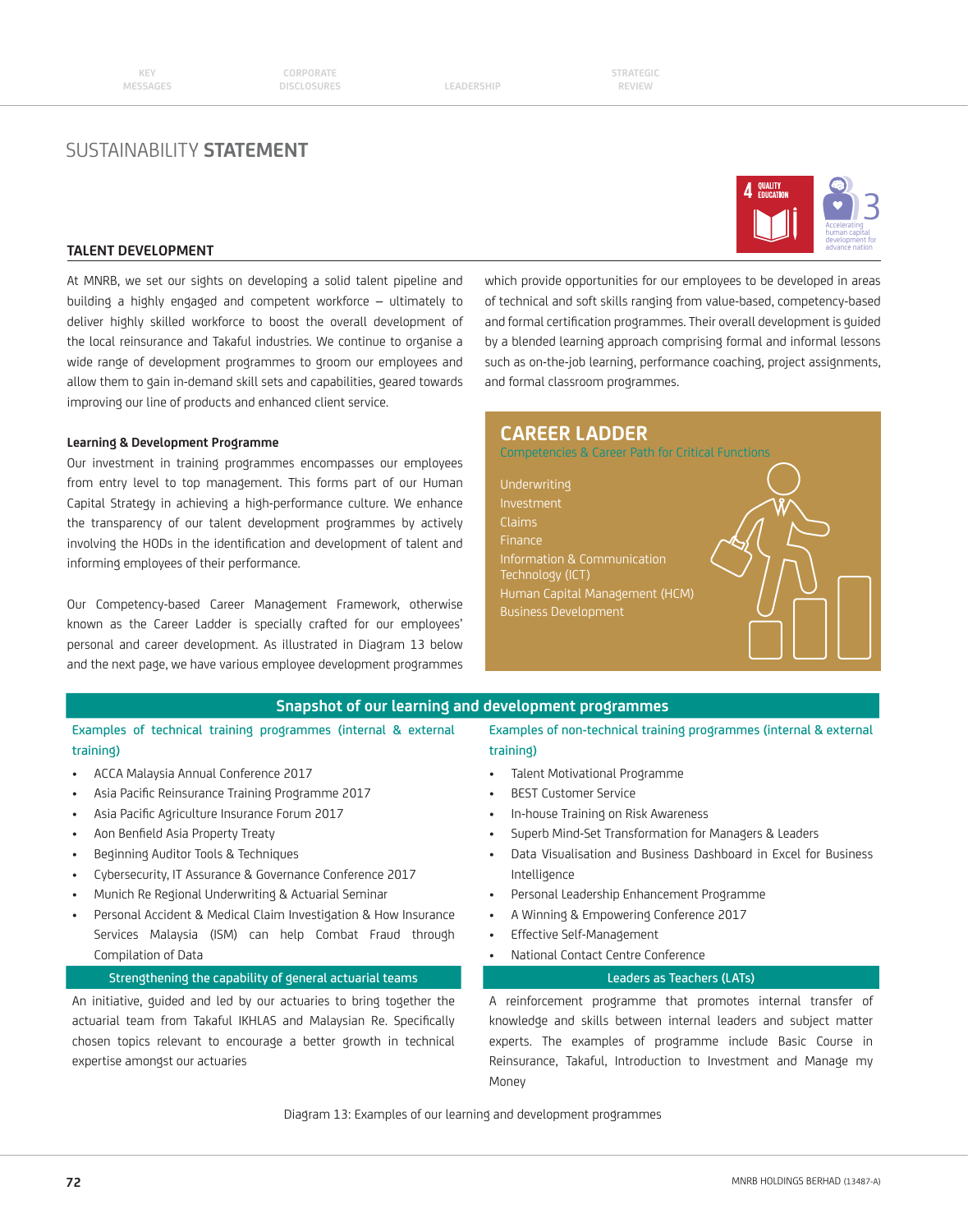**CORPORATE GOVERNANCE**

#### Education Assistance Programme (EAP) Group Talent Programme

A programme that allows employees to pursue insurance-related and other professional qualifications such as Institute and Faculty of Actuaries (IFOA), Associate of the Malaysian Insurance Institutes (AMII), the Fellow of Society of Actuaries (SOA)

Certificate for professional commercial underwriters

We encourage professional commercial underwriters to fast track their progress and obtain certification from the Malaysian Insurance Institute (MII)

A structured talent development programme for high-potential employees i.e. the Executives and Senior Vice Presidents of the MNRB Group to succeed in critical positions and to support the Group's sustainable growth. An Individual Development Plan is tailored for individual talent based on the assessment by respective Head of Department and the Group Talent Committee (GTC)

### **Takaful IKHLAS Academy**

#### **Education service partners**

#### **Online e-Learning Portal**

A professional learning center by Takaful IKHLAS to develop professional human capital, comprising of its employees, channel distributions as well as the public through structured and effective learning and development programme, i.e. IKHLAS Academy Agent Training Roadmap 2017/2018

Various education service partners include leading professional bodies, education and private institutions for the Malaysian insurance industry, focusing on insurance, Islamic banking and financial services

A joint-effort between Asia e University (AeU) and Takaful IKHLAS to provide a flexible online training alternative, enabling employees and agents to acquire knowledge and competencies, at a pace appropriate to their own style of learning

Diagram 13: Examples of our learning and development programmes

Diagram 14 on the right illustrates the average training hours per employee over the last two (2) years. The amount of time each employee needs to spend in training depends on the job requirements.

#### **Succession Planning**

**About**

A standardised process for succession planning ensures our business is under the leadership of competent people. As part of our initiatives, successors are required to undergo cognitive, leadership and career ladder assessments.

Employees are supported by our organisation through a development programme focusing on character building as well as organisational behaviour management. They undergo a formal six-month interval review on their progress before obtaining recommendation and approval from the GTC. To ensure that our successors are well developed, we conduct annual reviews to assess competency gaps for improvement.

A Structured Leadership Programme is expected to be rolled out in FY2019. Through identification and discussions, we are able to appoint qualified successors to assume key senior management-level positions.



Diagram 14: Average training hours per employee

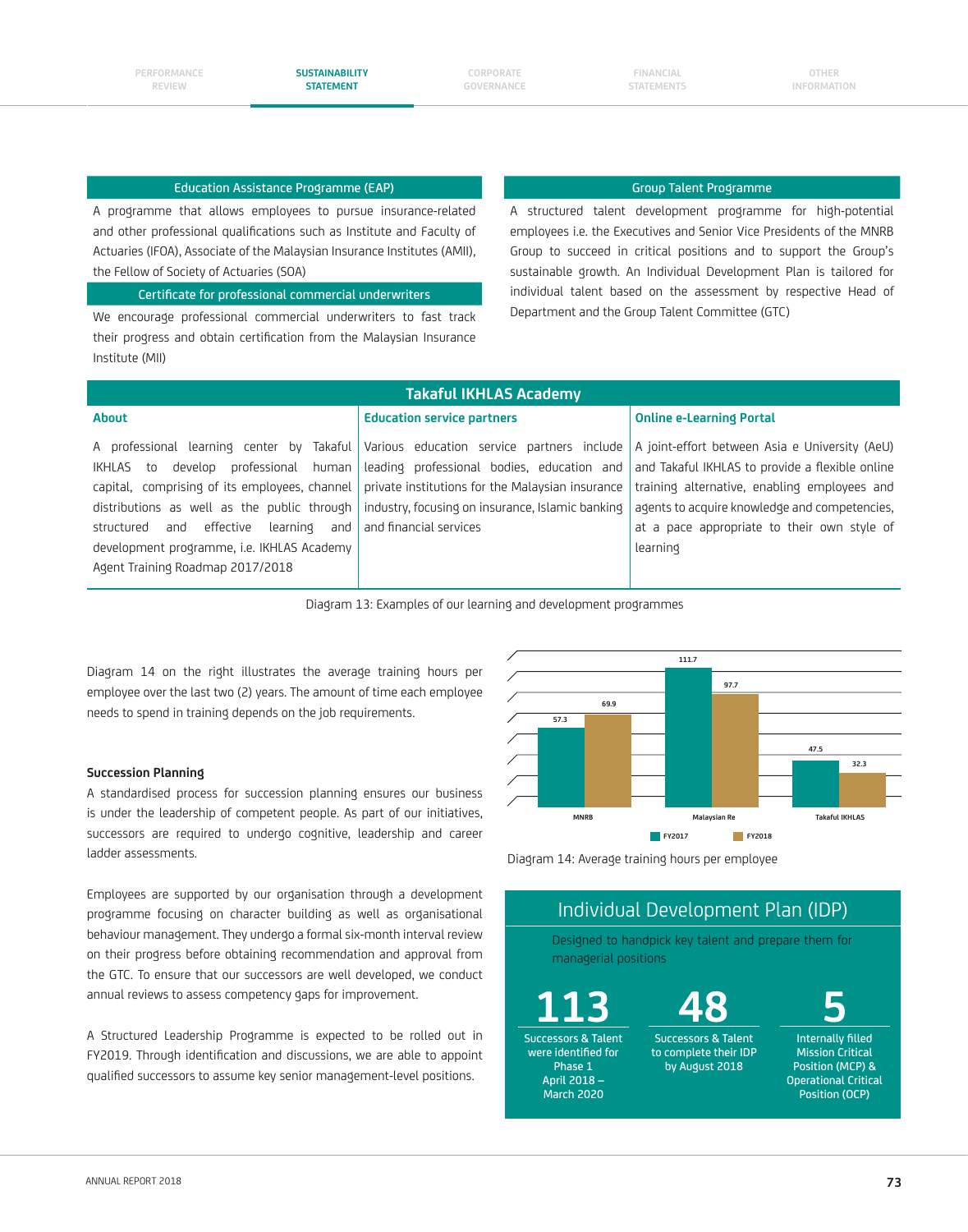## **ENRICHING OUR COMMUNITY**

It is our duty to effectively manage environmental impacts arising from our business operations. We encourage engagement and participation from our employees in the community engagement activities organised by the MNRB Group. The key highlights of our initiatives are summarised below:



#### **COMMUNITY DEVELOPMENT**

"Our Corporate Social Responsibility (CSR) activities are mainly focused on education and human capital development. The emphasis we place on education and human capital development reflects our dedication towards continuous growth, of not only ours but also the industry's most valuable asset – our people." President & GCEO

In pursuit of our long-term vision, we organised various engagement initiatives to promote the social inclusion of communities, irrespective of their background and economic status. We strive to bring positive change to the lives of underprivileged and disadvantaged communities by extending assistance predominantly in the areas of education. Some of our notable contributions are described in the next page.

advance nation

equitable society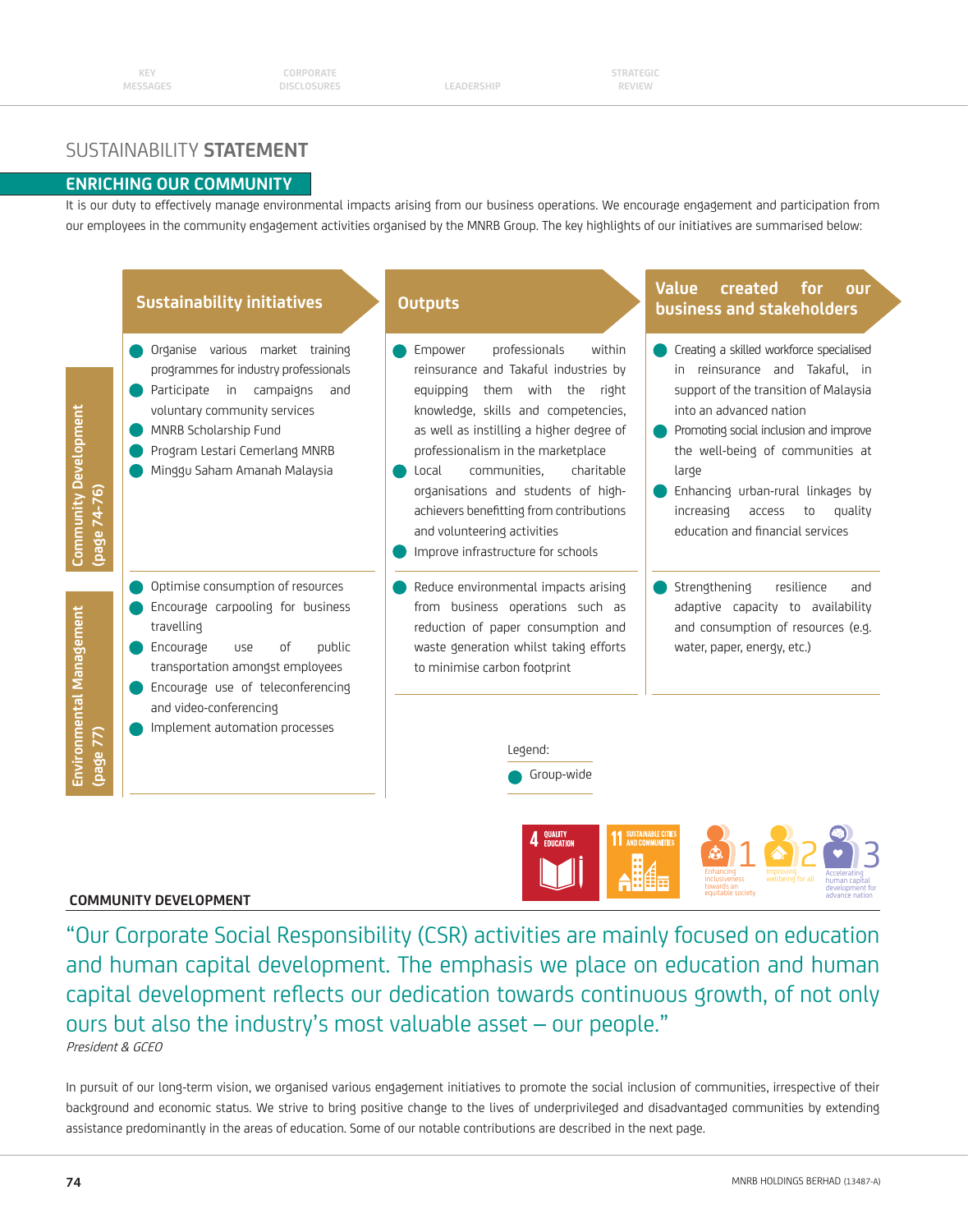**CORPORATE GOVERNANCE**

**FINANCIAL STATEMENTS**

> Contribution (RM)

**Our Achievements**

Number of scholarship provided

#### **MNRB Scholarship Fund**

The MNRB Scholarship Fund (the Fund) was established to support deserving Malaysian students and local insurance professionals who plan to further their studies in recognised institutions of higher learning.

#### **Objective**

To assist promising Malaysian students have access to tertiary and postgraduate education in order to produce quality professionals for the longterm development of the Malaysian reinsurance and Takaful industries.

> Total investment since commencement in year 1998 more than RM13 million

#### **Field of Study**

- Actuarial Science
- anagement
- Insurance / Takaful

## **Program Lestari Cemerlang MNRB**

Through our Program Lestari Cemerlang MNRB, we take a proactive role in improving the quality of education for schools located in rural areas with a majority of students coming from low-income families.

#### **A two-year partnership with selected schools, since 2011**

2011 – 2013: SMK Slim (Perak)

2013 – 2015: SMK Undang Jelebu (Negeri Sembilan)

2015 – 2017: SK Kuala Krau (Pahang)

2017 – current: SMK Durian Tunggal (Melaka)

Total investment since commencement in year 2011

## **RM60,000**

Sponsored various educational events including educational camps, motivational talks, tuition classes and study leave programme for students siting for public examinations

Sponsored an e-Library platform to introduce interactive learning approach for students

Sponsored sportswear for school netball teams, of age under 15 and 18

# **Improvement in passing marks**  in public examination in Malaysia **27 Straight 'A' Students Outcome of the Programme**

**Improvement in results for core subjects**  English, Science and Mathematics

#### **Minggu Saham Amanah Malaysia (MSAM)**

MSAM is an annual integrated investment education programme organised by Permodalan Nasional Berhad (PNB) to increase the awareness of Malaysians on the importance of investment and financial planning. Over the years, MNRB Group has been a firm supporter of MSAM activities to spread this awareness and to promote Takaful products to the community.

In the 2017 event, Takaful IKHLAS was involved in various live-broadcasts, quizzes, workshops and competitions for students. These are our

avenues to instil awareness on the importance of Takaful amongst the public. A free medical examination was also provided at the event for the visitors to undertake health checks.



### **MNRB Ringgit Savvy Programme – conducted in April 2017**

More than 300 secondary school students in Pahang were exposed to concept of investment and smart money management through the MNRB Ringgit Savvy Programme, a financial literacy programme organised by MNRB. This Programme was held for the sixth consecutive time in support of MSAM's main objective – which is to educate the nation on smart investments and prudent money management.

|  | nctual |  |
|--|--------|--|
|  | Risk M |  |

| FY 2017 | 1 million                                                    |    |
|---------|--------------------------------------------------------------|----|
| FY 2018 | 1.2 million                                                  | 85 |
|         | Total number of scholarships provided since inception<br>482 |    |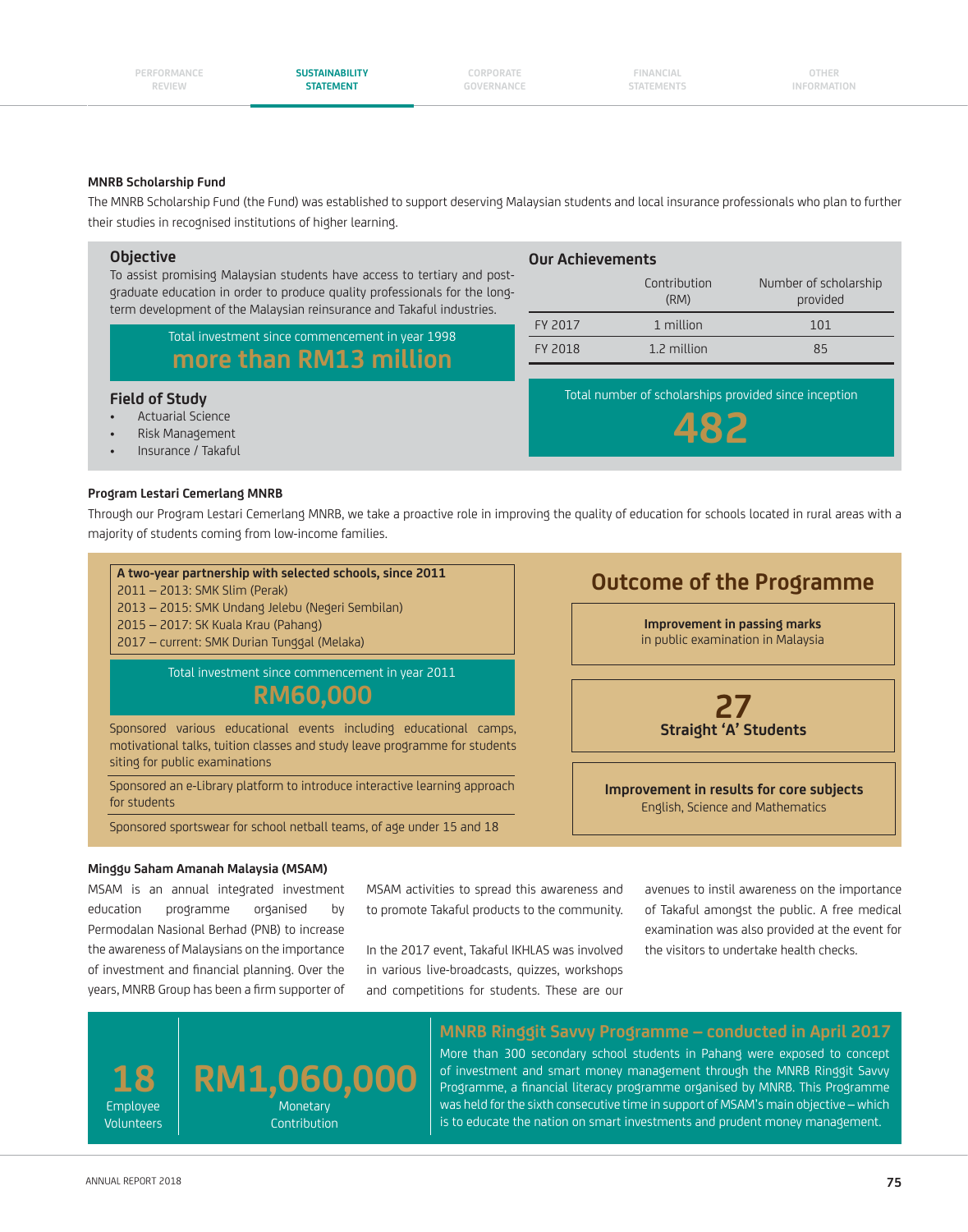elem

## SUSTAINABILITY **STATEMENT**

#### **Elevating Marketplace – Market Training**

As a market leader, we share the responsibility to empower professionals by equipping them with the right knowledge, skills and competencies. We continue our initiatives to organise regular training programmes aimed at upgrading technical skills amongst professionals within the industry and instil a higher degree of professionalism in the marketplace. The examples of market training programmes are shown in Diagram 15 below:

#### **Market training programmes to enhance professionalism**

| Scheme for Insurance of Large & Specialised Risks (SILSR)<br><b>Seminar</b>                                                                                                                                                                                                    |
|--------------------------------------------------------------------------------------------------------------------------------------------------------------------------------------------------------------------------------------------------------------------------------|
| Seminars to develop and enhance the level of technical expertise and<br>professionalism within the Malaysian insurance fraternity. Ignite the<br>flame of alternative underwriting approaches amongst the young and up-<br>and-coming Malaysian (re)insurers and underwriters. |
| Focus on relevant topics such as business interruption and cyber liability<br>insurance for middle management.                                                                                                                                                                 |
| Workshops for senior reinsurance officers to widen and transfer knowledge<br>and expertise, in addition to providing a networking platform between<br>Specifically chosen topics, relevant to the Top Management with an                                                       |

#### **Programme for Insurance Executive Development (PIED)**

Designed for executives with at least two (2) years of working experiences in the insurance industry; and who are well versed in the knowledge of the four (4) classes of insurance, i.e. marine engineering, fire & property and liability.

Highly interactive approach with the inclusion of illustrative case studies and a site visit to enable the participants to appreciate the practical application of concepts and optimise learning outcomes.

### **Technical Courses in Fire Risk Assessment & Special/Self-Rating (FRA)**

Programmes to educate underwriting and marketing professionals from insurance companies with at least two (2) years of experience, who are expected to conduct fire risk survey and have a good grasp of the special/ self-rating rules and computation.

### **Young Emergent Leadership Showcase (YouLead!)**

Leadership programmes for young emerging managers with high potential. Focus on effective leadership fundamentals, deciphering key industry issues and knowledge sharing/regulatory updates in the insurance industry by experts in related fields. The method of learning is highly participative and experiential driven.

Diagram 15: Examples of market training programmes